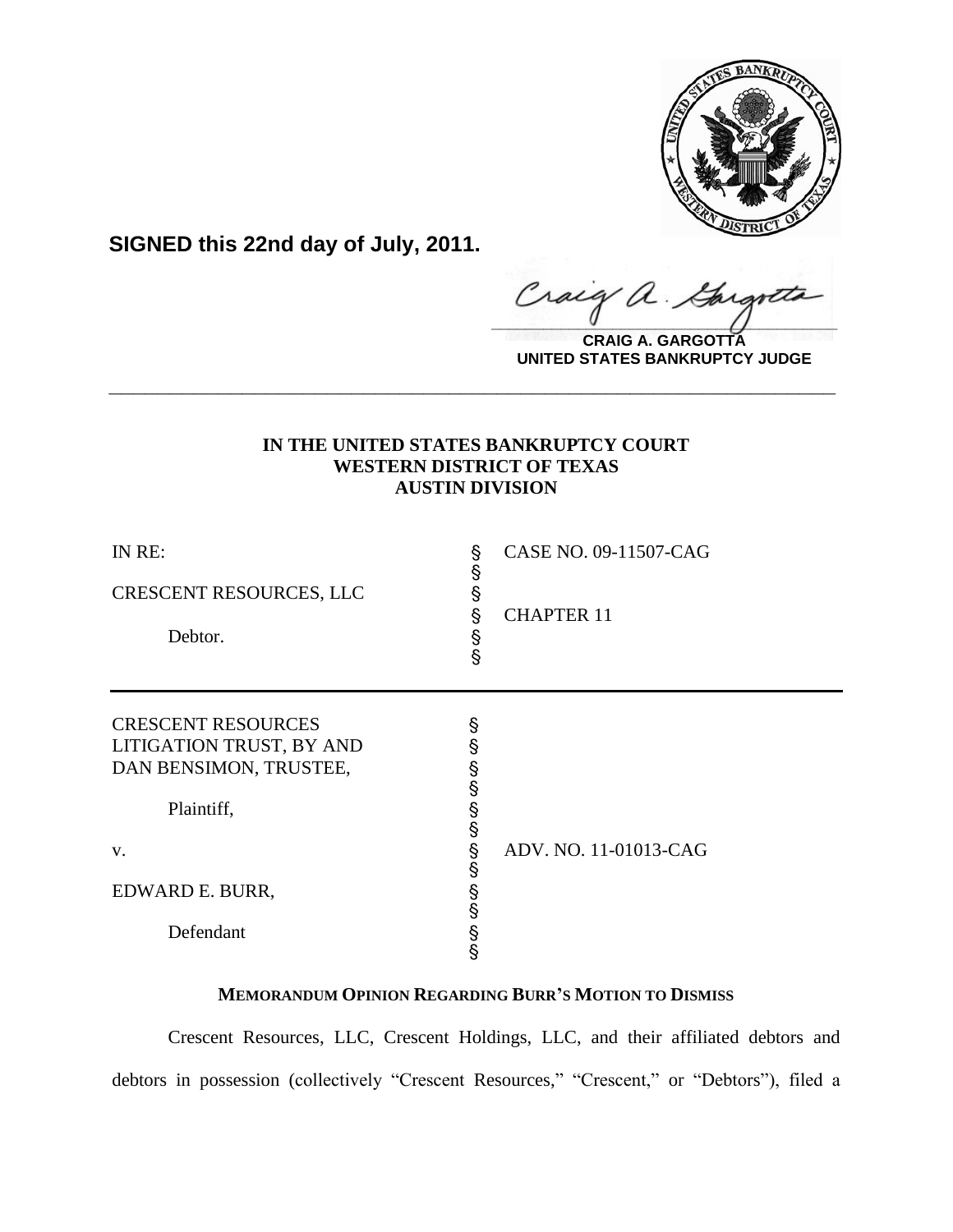petition under Chapter 11 of the Bankruptcy Code on June 10, 2009. Prior to filing for bankruptcy, Crescent was a real estate development and management organization which developed, owned, leased, managed, and sold real estate since 1969. On December 20, 2010, this Court signed the Order Confirming Debtors" Revised Second Amended Joint Plan of Reorganization (Case No. 09-11507, docket no. 1534).

On February 16, 2011, the Crescent Resources Litigation Trust (the "Trust") filed an adversary complaint against Edward E. Burr (Case No. 11-01013-CAG). The complaint states that Mr. Burr was the manager and co-owner of LandMar Group LLC ("LandMar") until November 19, 2007. Mr. Burr was also an officer of Crescent. LandMar is a debtor in this Court and a subsidiary of Crescent. The complaint seeks to avoid three alleged transfers arising out of two transactions between Mr. Burr and Crescent and LandMar. The first transaction in the complaint alleges that in April 2007, LandMar Group borrowed money from Crescent so that LandMar could give Burr \$1.925 million to cover Burr's personal income tax liabilities (the "April 2007 Tax Transfer"). The second transaction allegedly occurred in November 2007 and consisted of an employment separation agreement between Crescent and Mr. Burr, whereby Burr's employment was terminated and his 20% interest in LandMar was conveyed to Crescent in exchange for \$4.5 million in cash plus the forgiveness of over \$71 million debt owed to Crescent (the "November 2007 Transfers"). The complaint alleges three counts. Count 1 seeks to avoid the November 2007 Transfer pursuant to Sections 548 and 550 of the Bankruptcy Code. Count 2 seeks to avoid the November 2007 Transfer pursuant to state fraudulent transfer law and Sections 544 and 550 of the Bankruptcy Code. Count 3 seeks to avoid the April 2007 Tax Transfer under state fraudulent transfer law and Sections 544 and 550 of the Bankruptcy Code.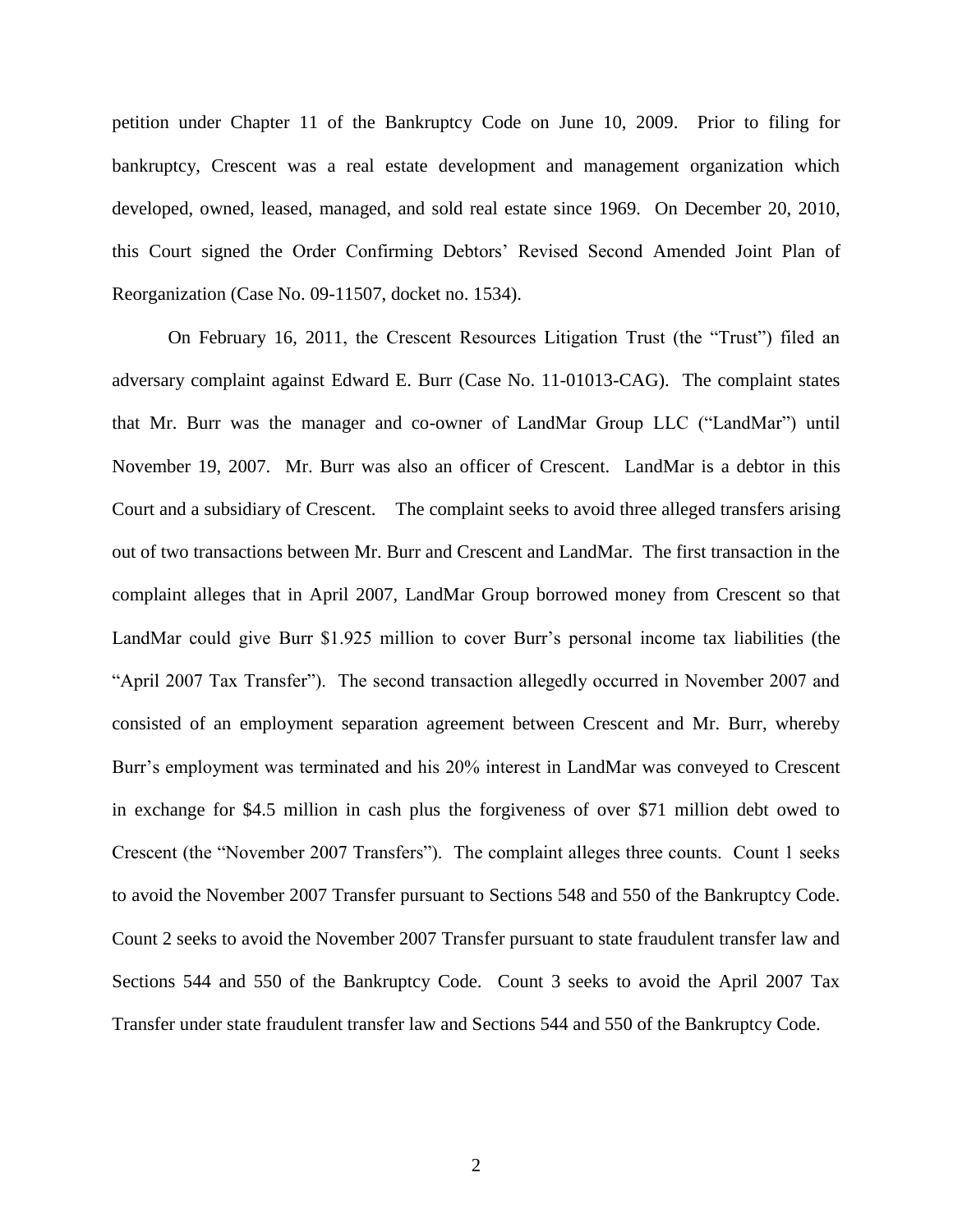On April 14, 2011, Burr filed a Motion to Dismiss and Brief in Support (docket no. 6). The Trust filed its Response to Defendant's Motion to Dismiss on May 9, 2011 (docket no. 13). On May 19, 2011, Defendant filed a Reply in Support of Motion to Dismiss (docket no. 15).

On May 20, 2011, the Court heard oral arguments on the Motion to Dismiss. The Court has reviewed the briefs of the Trust and Burr, and has considered the arguments and evidence of counsel. Based on the foregoing, the Court finds that Burr"s Motion to Dismiss should be denied in part and granted in part.

The Court has jurisdiction over this matter pursuant to 28 U.S.C. §§ 157 and 1334. This matter is a core proceeding pursuant to 28 U.S.C. § 157(b)(2)(A) and (O) on which this Court can enter a final judgment. This matter is referred to the Court under the District's Standing Order of Reference. Venue is proper under 28 U.S.C. §§ 1408 and 1409. The following represents the Court"s findings of fact and conclusions of law made pursuant to Federal Rules of Bankruptcy Procedure 7052 and 9014.

#### **ISSUES**

After the hearing, several issues were taken under advisement: (A) does the Plan of Reorganization "specifically and unequivocally" retain the causes of action alleged in the Complaint and (B) does the Complaint state facts sufficient to satisfy the heightened pleading standards required by *Ashcroft v. Iqbal*, 129 S.Ct. 1937 (2009), *Bell Atl. Corp. v. Twombly*, 550 U.S. 544 (2007), F.R.C.P. 9(b) and 12(b). The Court will discuss each issue in turn.

A. Does the Plan of Reorganization "Specifically and Unequivocally" Retain the Causes of Action Alleged in the Complaint

In *Dynasty Oil & Gas, LLC v. Citizens Bank (In re United Operating)*, the Fifth Circuit discussed how, during a Chapter 11 case, a debtor, operating as a debtor-in-possession, has most of the powers of a bankruptcy trustee to pursue claims on behalf of the estate. 540 F.3d 352, 355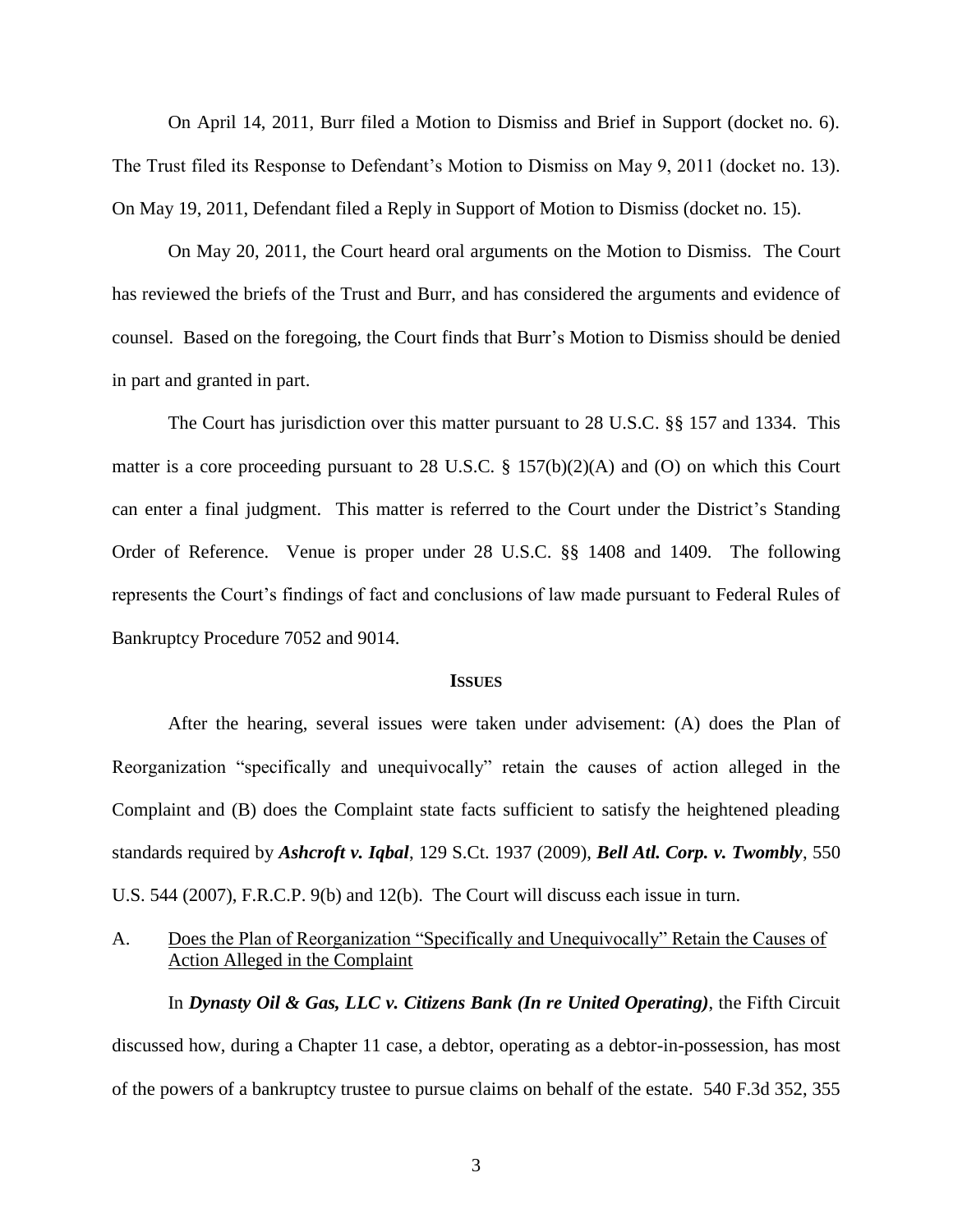(5th Cir. 2008) (citing 11 U.S.C. § 1107(a)). Once a plan is confirmed, the debtor loses its status as debtor-in-possession, and the debtor"s authority to pursue claims as though it were a trustee also expires. *Id.* (citing 11 U.S.C. § 1101(1); *Ice Cream Liquidation, Inc. v. Calip Dairies, Inc. (In re Ice Cream Liquidation, Inc.)*, 319 B.R. 324, 333 (Bankr. D.Conn. 2005); *In re Grinstead*, 75 B.R. 2, 3 (Bankr. D.Minn. 1985)). However, Section 1123(b)(3) allows a reorganized debtor to bring a post-confirmation action if the debtor preserves its standing to bring such a claim, but only if the plan of reorganization expressly provides for the claim"s "retention and enforcement by the debtor." *Id.* (quoting 11 U.S.C. § 1123(b)(3)(B)). Once the plan is confirmed, "the ability of the [debtor] to enforce a claim once held by the estate is limited to that which has been retained in the plan." *Id.* (quoting *Paramount Plastics v. Polymerland (In re Paramount Plastics, Inc.)*, 172 B.R. 331, 333 (Bankr. W.D.Wash. 1994)).

The Fifth Circuit has held that for a debtor to preserve a claim, the plan must expressly retain the right to pursue that action, and such reservation must be "specific and unequivocal." *Id.* (internal citations omitted). If the plan does not make an effective reservation of the claim, "the debtor has no standing to pursue such a claim that the estate owned before it was dissolved."

### *Id.*

In short, *United Operating* holds that in order for a debtor to have standing to bring an action post-confirmation, the plan of reorganization must contain "specific and unequivocal" language retaining that cause of action. The question now for this Court to decide is whether Crescent"s Plan of Reorganization specifically and unequivocally retained the causes of action alleged in the Complaint.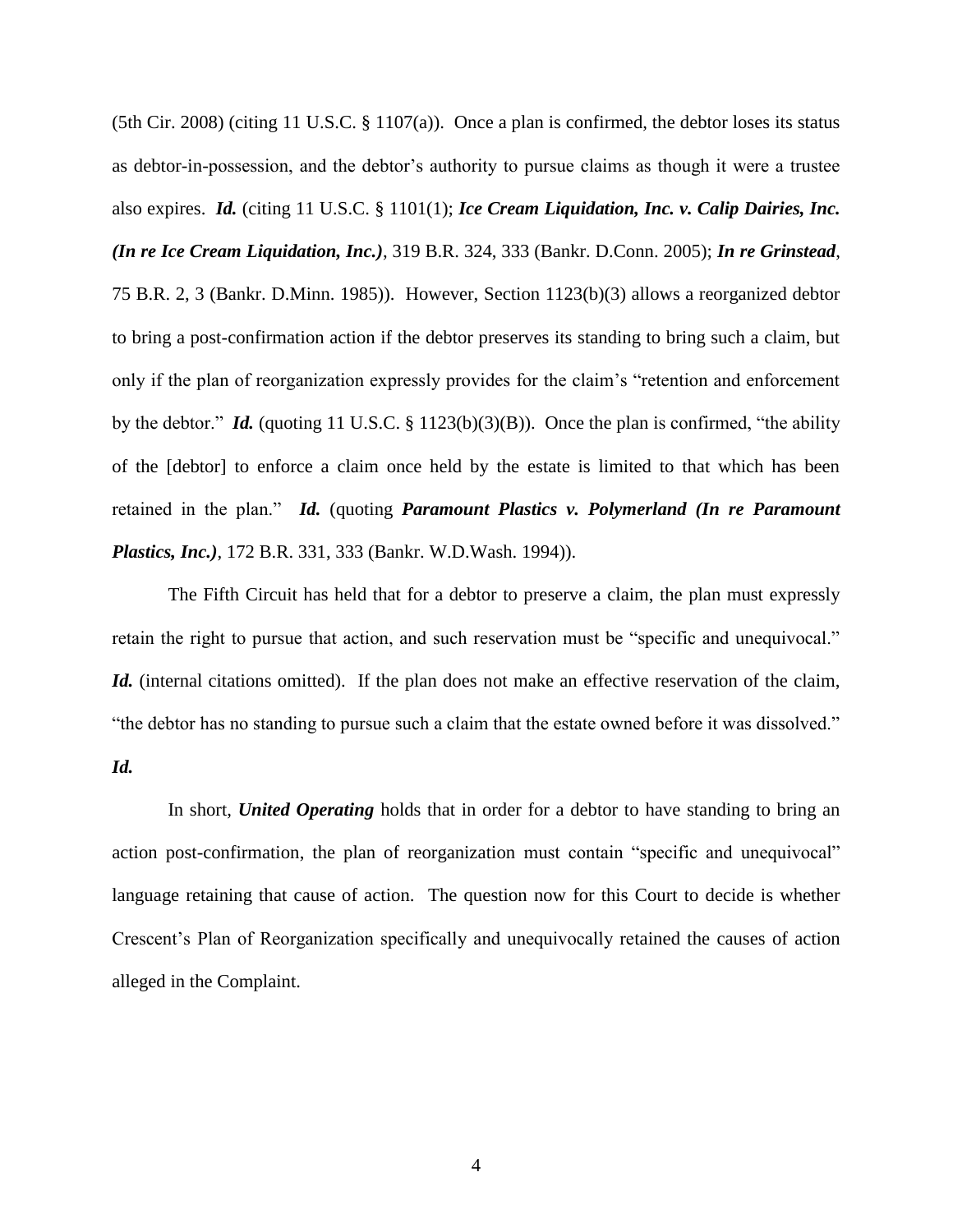### 1. The Relevant Plan Language

The most specific retention language is found in the Plan of Reorganization at section 8.5, describing the Litigation Trust Assets to be transferred to the Litigation Trust. The sentence in full states:

The Litigation Trust Assets shall include, but are not limited to, those Causes of Action arising under Chapter 5 of the Bankruptcy Code including those actions which could be brought by the Debtors under §§ 544, 547, 548, 549, 550, and 551 against any Person or Entity other than the Litigation Trust Excluded Parties.

"Litigation Trust Assets" is defined in the Plan to mean "the Litigation Trust Claims, the Litigation Trust Funds, and any other assets acquired by the Litigation Trust after the Effective Date or pursuant to the Plan" (docket no. 880, Section 1.78). "Causes of Action" is defined in the Plan to mean "any and all Claims, Avoidance Actions, and rights of the Debtors, including claims of a Debtor against another Debtor or other affiliate" (*Id.*, Section 1.21). As will be discussed later, there is no mention of "Section 542" or "turnover" in the Plan of Reorganization, the Disclosure Statement, or the Litigation Trust Agreement (the "Plan Documents").

The other Plan language cited by the Trust which the Court finds relevant is Section

1.7(d) of the Litigation Trust Agreement:

The Litigation Trustee shall have, retain, reserve, and be entitled to assert all such Claims, Causes of Action, rights of setoff and other legal or equitable defenses which the Debtors had immediately prior to the Commencement Date fully as if the Chapter 11 Cases had not been commenced or the Litigation Trust Claims had not been transferred to the Litigation Trust in accordance with the Plan and this Litigation Trust Agreement…

Additionally, the Trust cites to portions of the Disclosure Statement for the proposition that the language advised the Debtors' creditors that the Litigation Trust would be prosecuting avoidance actions such as that asserted against Burr:

The liquidation of the Litigation Trust Assets may be accomplished either through the prosecution, compromise and settlement, abandonment, or dismissal of any or all claims, rights, or causes of action, or otherwise … [T]he Debtors anticipate the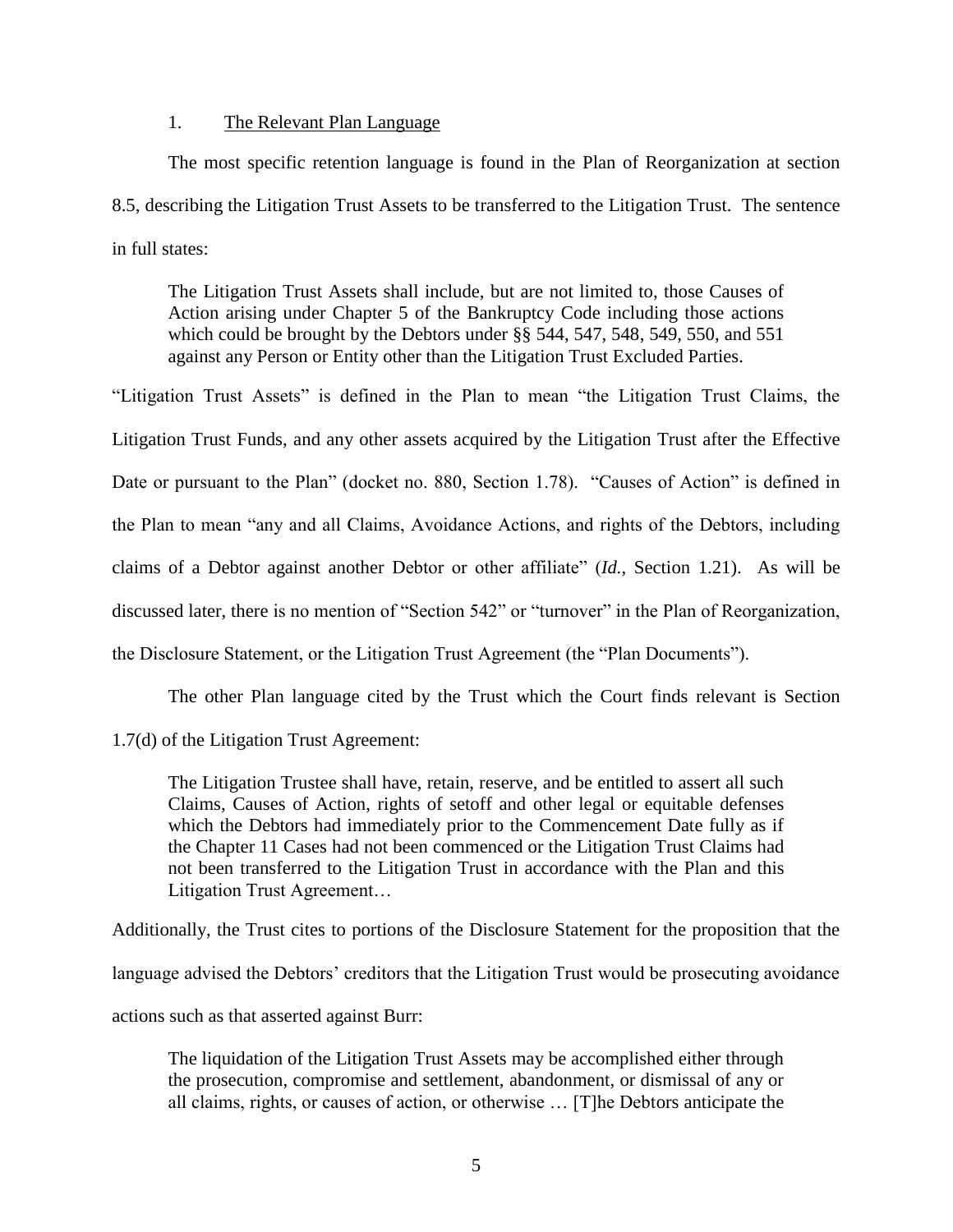Litigation Trustee will investigate and pursue any such Avoidance Actions … Any and all proceeds generated from the Litigation Trust Assets will be the property of the Litigation Trust.

(Case No. 09-11507, docket no. 879, p.81.)

### 2. Parties" Contentions

Burr cites to *United Operating* for the proposition that the Plan must expressly retain the right to pursue a cause of action and that reservation must be "specific and unequivocal." 540 F.3d at 355 (citations omitted). Burr then makes the distinction between two approaches within the Fifth Circuit for how to interpret "specific and unequivocal"; the "Categorical Approach" and the "Specific Approach." Burr argues for the "Specific Approach," citing to *In re MPF Holdings US LLC* for the proposition that a Chapter 11 plan must set forth "absolutely who will be sued and on what basis—or no suit will be allowed." 443 B.R. 736, 756 (Bankr. S.D.Tex. 2011). Burr additionally cites to *TXCO Resources Inc. v. Peregrine Petroleum, LLC (In re TXCO Resources Inc.)*, No. 09-05125, (Bankr. W.D.Tex. October 27, 2010), in support of the "Specific Approach." Burr argues that in that case, the court dismissed all claims against two putative defendants because such defendants were not specifically listed by name in the debtors' plan or accompanying documents, even though the plaintiff argued that prior to confirmation it had no evidence to support a claim against the defendants. Burr states that the issue before the court in that case was whether creditors received sufficient notice of the potential claims and causes of action in order to vote on the plan, where creditors were paid in full from the sale of assets, and none of the potential litigation recoveries would be used to satisfy creditor claims. The court in *TXCO*, in applying the Specific Approach, held that in order to preserve claims under the "specific and unequivocal" standard applied by *United Operating*, the plaintiff was required to list the defendants by name.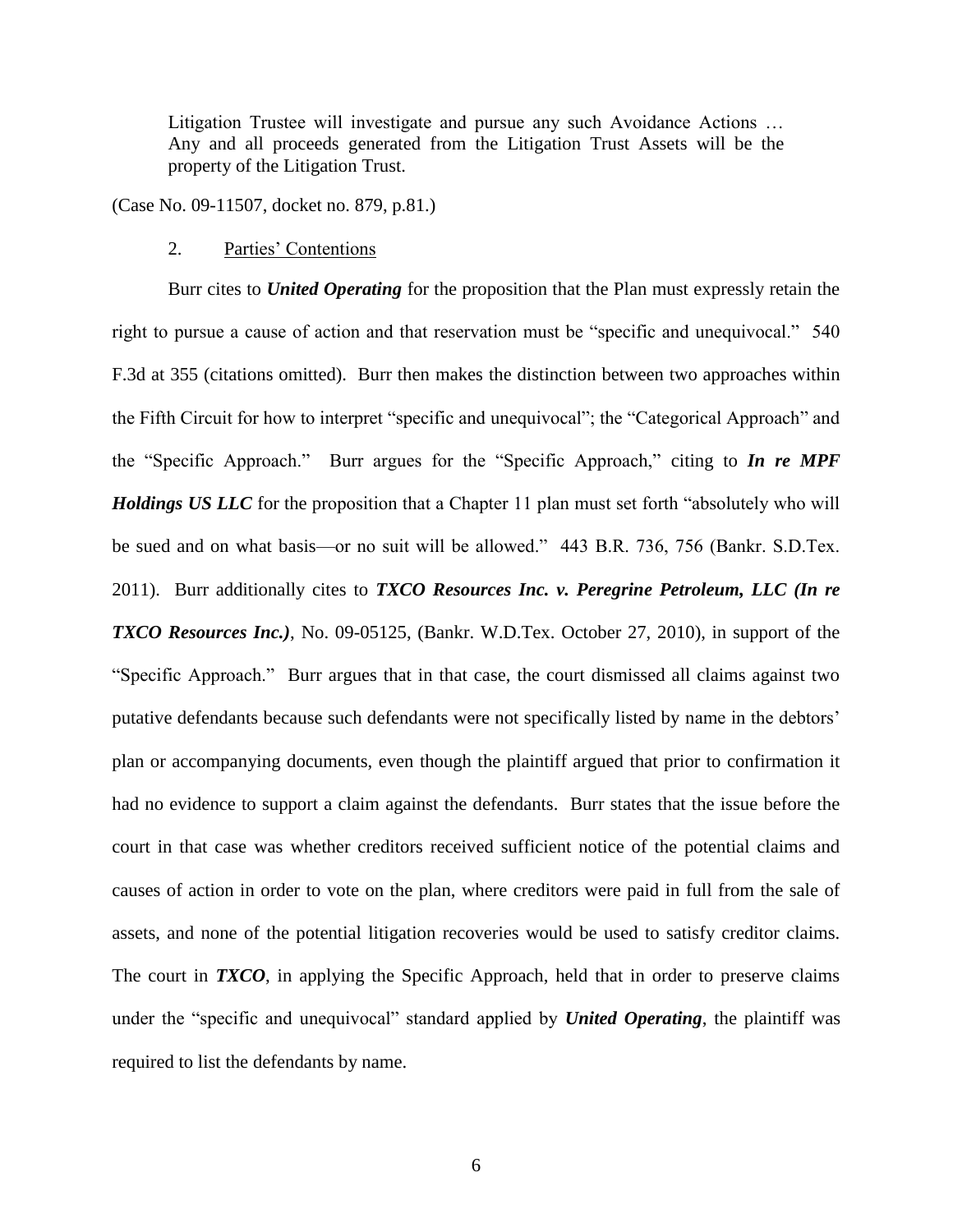Burr argues against using the Categorical Approach, stating that the entire foundation of the Categorical Approach rests upon the Fifth Circuit"s citation to and subsequent parenthetical description of *Ice Cream*. 1 Burr argues that nowhere in *United Operating,* outside the parenthetical discussing *Ice Cream*, does the Fifth Circuit use the term "categorical reservation," or any other similar term; instead, Burr argues, the actual holding uses the words "express" and "specific and unequivocal" to describe the required standing. *United Operating*, 540 F.3d at 355.

Burr additionally argues for this Court to adopt the reasoning of *MPF* concerning the "*see also*" signal preceding the *Ice Cream* citation. The court in *MPF* held that

*Ice Cream*"s holding is merely a **supporting** citation, not a **direct** citation like *Harstad* … [T]his phrase means that the holding in *Ice Cream* merely supports the Fifth Circuit's requirement that the reservation be "specific and unequivocal," not that the Fifth Circuit adopted the holding in *Ice Cream* as its own. The Fifth Circuit could have easily directly cited to *Ice Cream*, but instead used it as a supporting citation after a case (*i.e.*, *Harstad*) that it quoted within the body of its opinion (rather than in a parenthetical to a citation)

443 B.R. at 746 (emphasis in original). Burr argues that, because of the signal preceding the Fifth Circuit's citation to *Ice Cream*, such case merely provides support for the *United Operating* holding, and therefore the "Specific Approach," and not the "Categorical Approach," should be adopted by this Court.

As will be discussed below, one of the main focuses in *United Operating* is the concept of notice to creditors. Burr additionally argues for the "Specific Approach," stating that only by

*United Operating*, 540 F.3d at 355.

 $\overline{a}$ 

<sup>&</sup>lt;sup>1</sup> The complete quote and citation from *United Operating* is:

For a debtor to preserve a claim, "the plan must expressly retain the right to pursue such actions." *Paramount*, 172 B.R. at 333. The reservation must be "specific and unequivocal." *Harstad*, 39 F.3d at 902; *see also Ice Cream*, 319 B.R. at 337-38 (holding that the plan"s categorical reservation of "preference" claims was sufficiently specific; plan need not itemize individual transfers that may be pursued as preferential).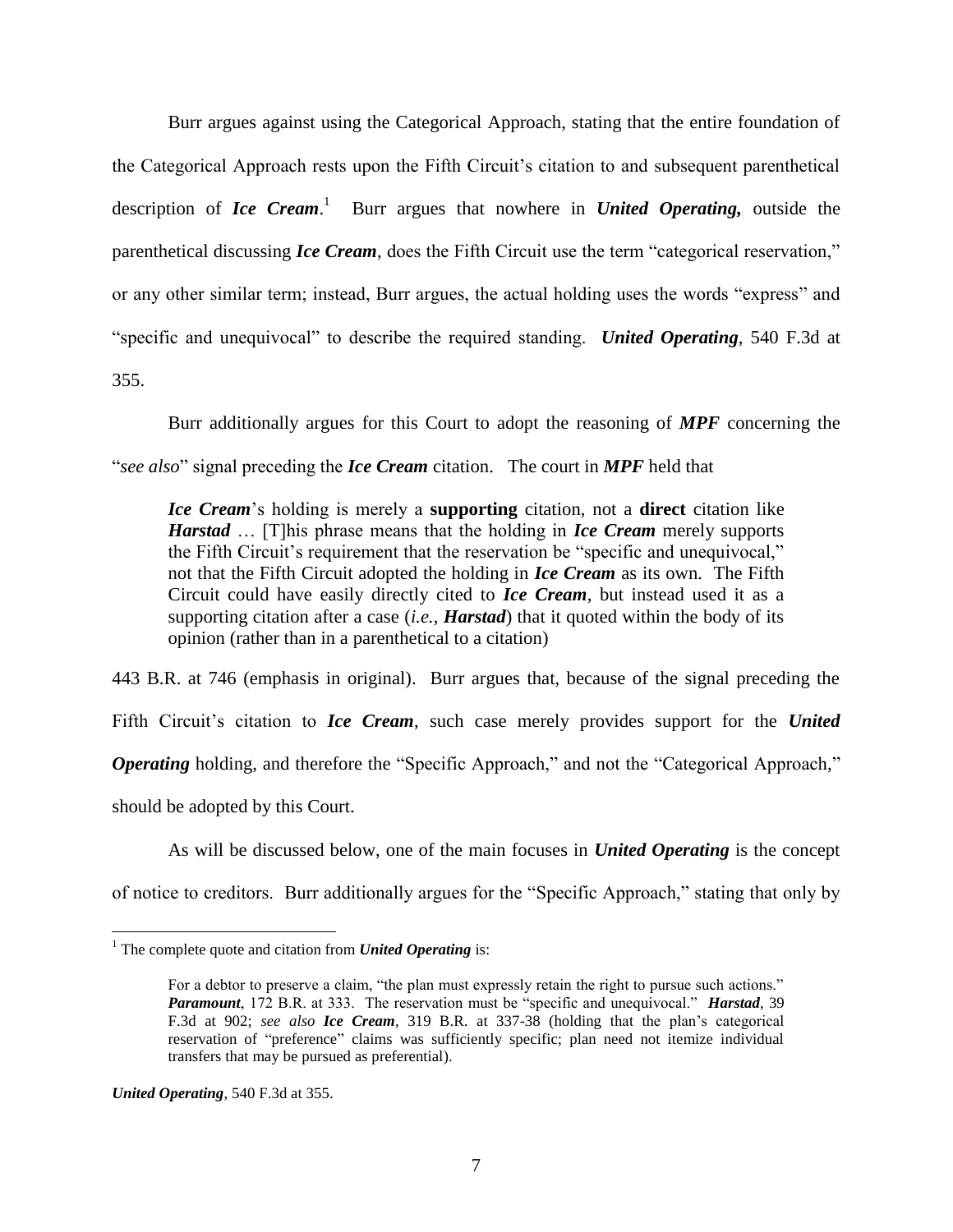listing putative defendants in the Plan Documents would creditors have sufficient notice of the contents of the Plan and the creditors' treatment thereunder. Burr argues that a categorical reservation of causes of action such as that contained in the Plan Documents does not provide unsecured creditors any additional knowledge or insight into their potential recovery, and in such a scenario, unsecured creditors are essentially voting blind. Burr also argues that this sort of notice is important because a creditor must know whether the debtor believes the creditor to be potentially liable for future claims in order to make an informed vote on the plan.

Burr additionally argues that without this notice, he was prejudiced because the plan failed to provide him with sufficient notice to file a proof of claim or indemnification. Burr argues that because of Burr"s employment and involvement with Crescent, LandMar, and LandMar Management, LLC, Burr is entitled to indemnification for any acts or omissions arising out of, or related, to his employment and his status as a member and manager of the respective companies.

Burr makes a policy argument for the Specific Approach as well, arguing that the approach "furthers the policy of complete disclosure, which is the cornerstone of the Bankruptcy Code, and promotes the finality of confirmation orders which thereby increases certainty, discourages multiple litigation, and conserves judicial resources." *The Official Comm. Of Unsecured Creditors of Crowley, Milner and Co. v. Callahan (In re Crowley, Milner and Co.)*, 299 B.R. 830, 852 (Bankr. E.D.Mich. 2003) (discussing why the court chose to require the Specific Approach, as opposed to the Categorical Approach, and finding that a plan of reorganization containing specific Code sections to be insufficient).

Burr argues that the Plan does not "expressly" retain any causes of action against Mr. Burr, nor does the Plan make "specific and unequivocal" reservations as to any particular causes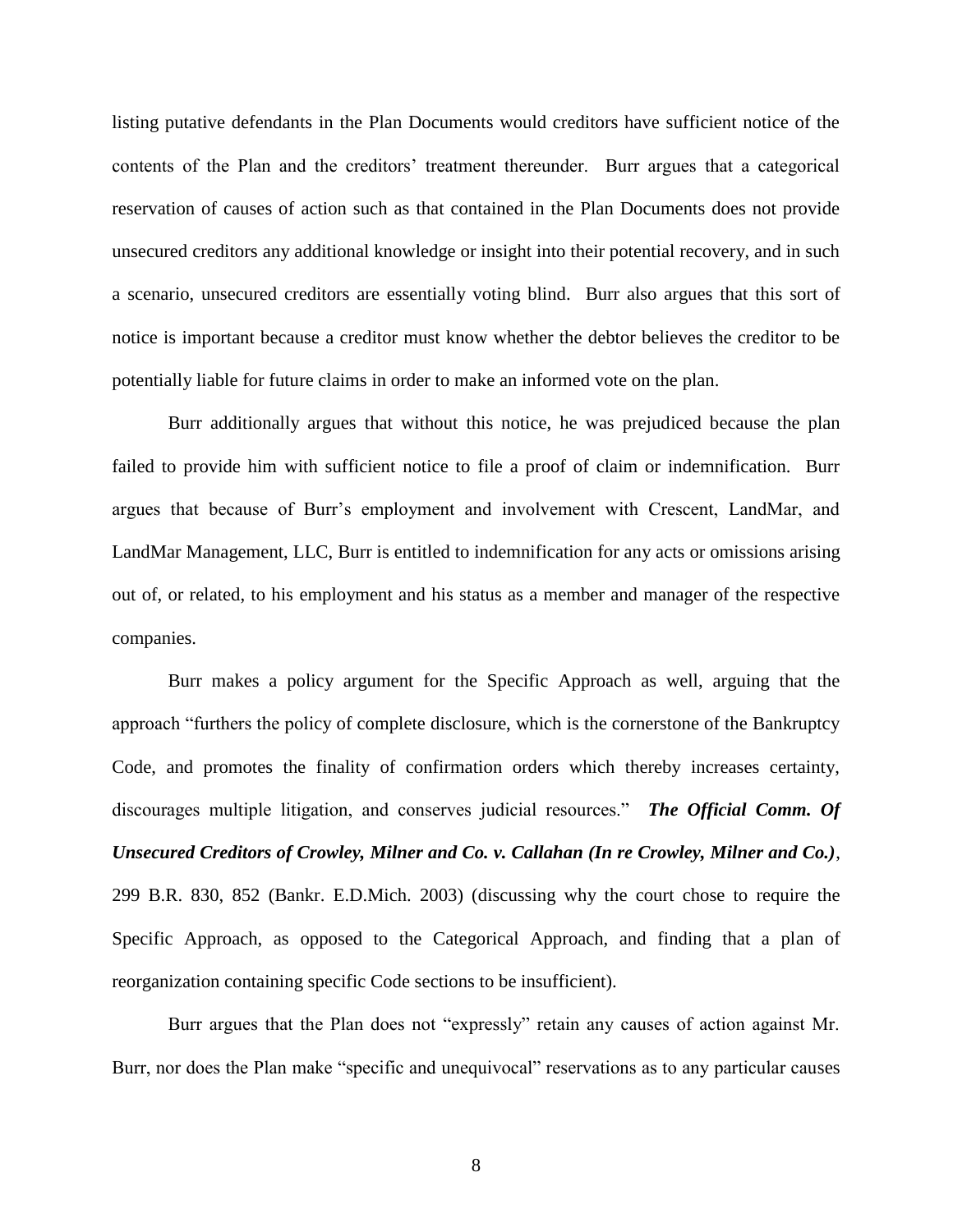of action against Mr. Burr. Burr points out that Mr. Burr is not referenced anywhere in the Plan, Disclosure Statement, or Confirmation Order. Burr also states that the allegedly fraudulent transfers to Burr are not referenced in the Schedules or Statement of Financial Affairs of either Crescent Resources or LandMar.

Burr then argues that, if the Court determines the Categorical Approach is correct, the Trust lacks standing to pursue any claim to recover on the allegedly forgiven debt. Burr argues that if this Court ultimately determines that the debt release is an avoidable transfer, the Trust would lack standing to pursue an action under Section 542. Therefore, Burr argues, since the underlying claim to recover on the debt under section 542 is not actionable, any claim seeking to avoid the alleged forgiveness of such debt is moot.

The Trust argues that the Court should adhere to the Categorical Approach, arguing that with one exception, courts of the Fifth Circuit have followed *United Operating* and *Texas Gen. Petroleum* and held that (a) a Chapter 11 plan and/or disclosure statement need only state that the debtor or litigation trustee will be pursuing avoidance actions post-confirmation; and (b) identifying the defendant by name is not required.<sup>2</sup> The Trust argues that the one outlier case, *MPF*, was incorrectly decided. The Trust argues that in order to come to its conclusion, the court in *MPF* used a "strained Blue Book-based analysis" to reach its conclusion regarding the importance of *Ice Cream*. The Trust argues that the court in *MPF* misconstrues other cases cited by *United Operating* and would lead to a rule protecting potential defendants, not creditors entitled to vote on the plan.

The Trust argues that creditors were given sufficient notice that claims such as the claim against Burr would be pursued post-confirmation. Finally, the Trust argues that following *MPF*  would render large cases such as Crescent impossible to administer.

 $\overline{a}$ 

 $^{2}$  All the cases cited by the Trust will be discussed below.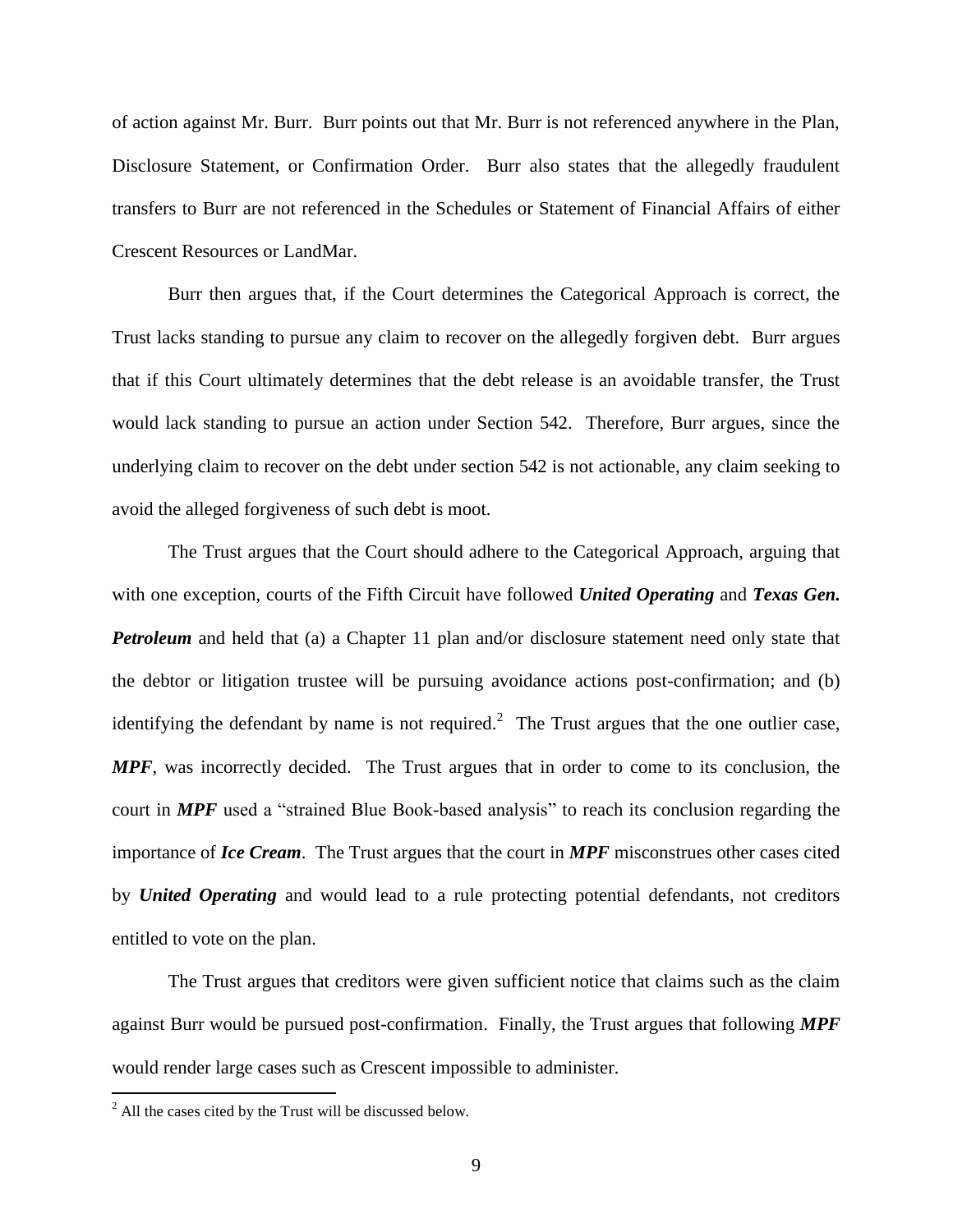There is no dispute that Burr is not specifically mentioned in the Plan Documents, nor is Section 542 or "turnover" mentioned in the Plan documents. The issue then is whether the Court finds the language in the Plan to sufficiently retain the causes of action alleged against Burr.

## 3. Review of Case Law

Since United Operating was decided, there have been several cases attempting to interpret what the Fifth Circuit meant by "specific and unequivocal." Although there has been no binding case to define definitively what the court meant by that phrase, other courts have attempted to determine if a reorganized debtor retained standing on a case-by-case basis. In order to make a determination if the Plan language in this case is sufficiently "specific and unequivocal," this Court finds it useful to go through the cases interpreting this phrase.

In McFarland v. Leyh (In re Texas Gen. Petroleum Corp.), the Fifth Circuit was tasked with determining if a post-confirmation debtor retained the right to pursue an avoidance action. 52 F.3d 1330 (5th Cir. 1995). The plan language the court looked at stated that "[t]he reorganized debtor shall retain that property described on Exhibit F. Among the property of the estate hereby distributed to the trust are those claims and causes of action listed or described on Exhibit B (including causes of action created or sanctioned by §§ 542-553)." *Id.* at 1336. The Fifth Circuit agreed with the bankruptcy and district courts, and found the parenthetical language to be ambiguous when read in conjunction with other sections of the plan and employed parol evidence to determine the intent of the parties. *Id.* The court looked at the general policy behind the assertion of avoidance actions—"the proceeds recovered in avoidance actions should not benefit the reorganized debtor; rather, the proceeds should benefit the unsecured creditors"—and determined that the debtor had standing to pursue an avoidance action. *Id.* (citing to 5 COLLIER ON BANKRUPTCY 1123.02, at 1123-23 (Lawrence P. King ed., 15th ed. 1994)).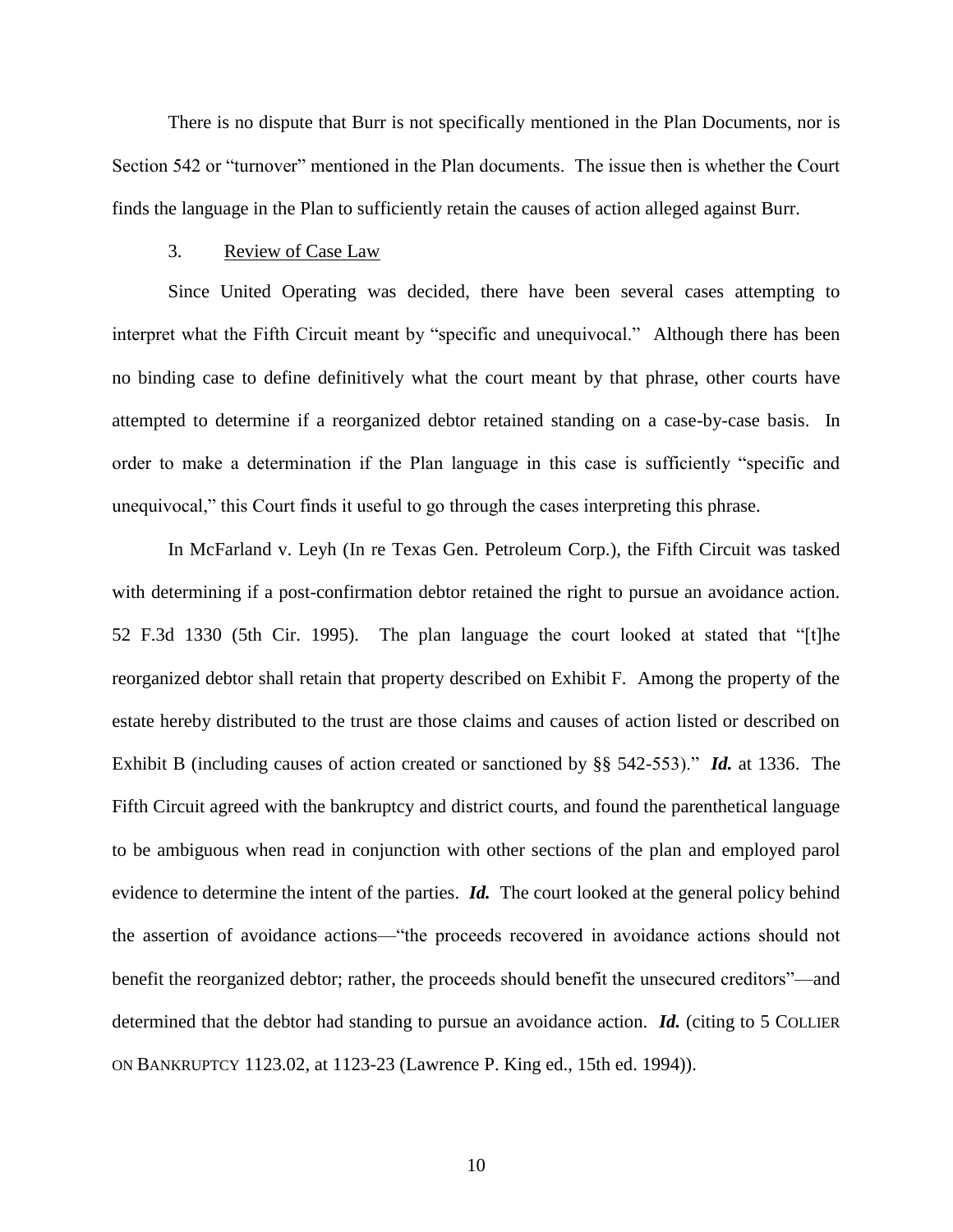This Court has already discussed *United Operating*, but it is useful to look at the specific plan language the Fifth Circuit found was sufficient as well as the language the court found was not specific and unequivocal. The court was making the determination whether the reorganized debtor retained standing to pursue certain common law claims. *United Operating*, 540 F.3d at 354. The court"s only mention of specific language from the debtor"s plan of reorganization is in the court's holding that the plan did not retain the cause of action for the common law claims:

Neither the Plan"s blanket reservation of "any and all claims" arising under the Code, nor its specific reservation under various Code provisions are sufficient to preserve the common-law claims Dynasty now brings for, *inter alia*, fraud, breach of fiduciary duty, and negligence.

*Id.* at 356. The Fifth Circuit merely held in this case that a blanket reservation of claims *under the Code* and specific reservations of *Code provisions* was not a specific and unequivocal reservation of a *common-law* claim. *Id.*

This makes sense, particularly given the reasoning the Fifth Circuit used in concluding that in order to retain causes of action, the reservation must be specific and unequivocal. *Id.* at 355. The court looked to one of the purposes of bankruptcy, namely that bankruptcy is "designed primarily to "secure prompt, effective administration and settlement of all debtor"s assets and liabilities within a limited time."" *Id.* (quoting *In re Kroh Bros. Dev. Co.*, 100 B.R. 487, 495 (Bankr. W.D.Mo. 1989)). In order to facilitate a "timely, comprehensive resolution of an estate, a debtor must put its creditors on notice of any claim it wishes to pursue after confirmation." *Id.* (citing *Harstad v. First American Bank*, 39 F.3d 898, 903 (8th Cir. 1994)). Only with proper notice can a creditor determine whether a proposed plan effectively resolves matters satisfactorily before they vote to approve the plan. *Id.* The whole point of requiring "specific and unequivocal" retention language is so that a creditor, after voting on a plan, is not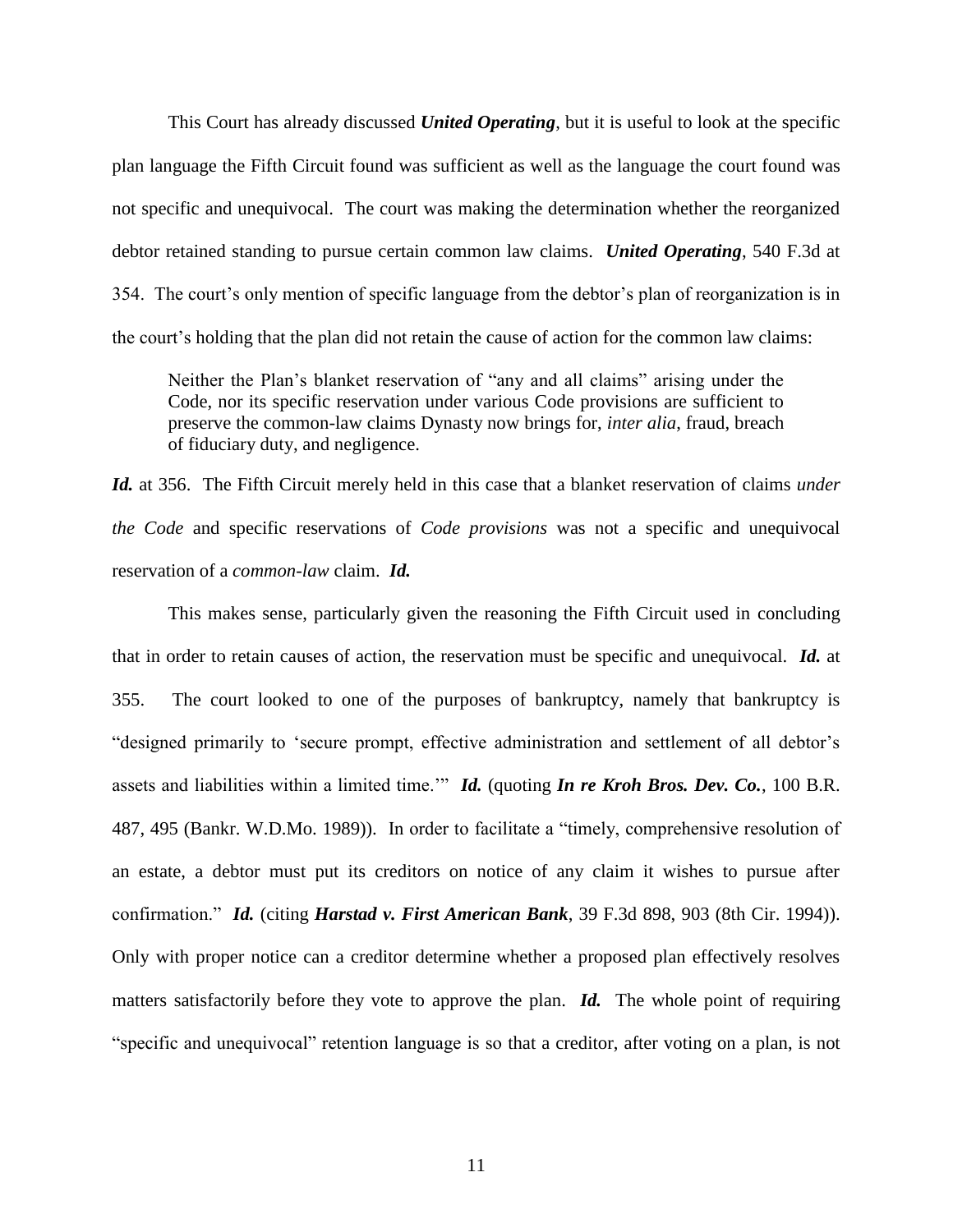suddenly blind-sided by litigation or surprised if the reorganized debtor attempts to pursue a claim which would only benefit the reorganized debtor, not creditors. *See id.* at 355-56.

In sum, *United Operating* stands for the rule that a blanket reservation is insufficient to retain a cause of action, and that the purpose of requiring "specific and unequivocal" retention language is so that creditors are on notice of what causes of action the reorganized debtor is planning on pursuing before the creditor votes on the plan.

The next Fifth Circuit case dealing with this issue is *Nat'l Benevolent Ass'n of the Christian Church v. Weil, Gotshal & Manges, LLP (In re Nat'l Benevolent Ass'n of the Christian Church*), 333 Fed.App'x 822 (5th Cir. 2009) (unpub.). This case did little to refine what the court meant by "specific and unequivocal," ultimately determining that the debtor did not have standing to pursue a claim based on the plan language. The case does, however, reiterate general concepts about plan interpretation, stating that the court will "interpret the Plan using traditional tools of contractual interpretations." *Id.* at 828 (quoting *Advisory Comm. Of Major Funding Corp. v. Sommers (In re Advisory Comm. Of Major Funding Corp.)*, 109 F.3d 219, 222 (5th Cir. 1997)) (internal modifications omitted). The Fifth Circuit also cited to *Brown v. Fin. Serv. Corp., Int'l* for the contractual interpretation rule that "conflicting provisions should be reconciled in order to give meaning to all parts of the contract." *Id.* (quoting *Brown v. Fin. Serv. Corp., Int'l*, 489 F.2d 144, 151 (5th Cir. 1974)).

Before turning to bankruptcy court opinions in the Fifth Circuit interpreting *United Operating*, the Court believes it will be helpful to look at the cases cited by *United Operating*. The first such case the Court will examine is *In re Paramount Plastics, Inc.*, 172 B.R. 331. The Fifth Circuit relied on this case for the proposition that there was no standing to pursue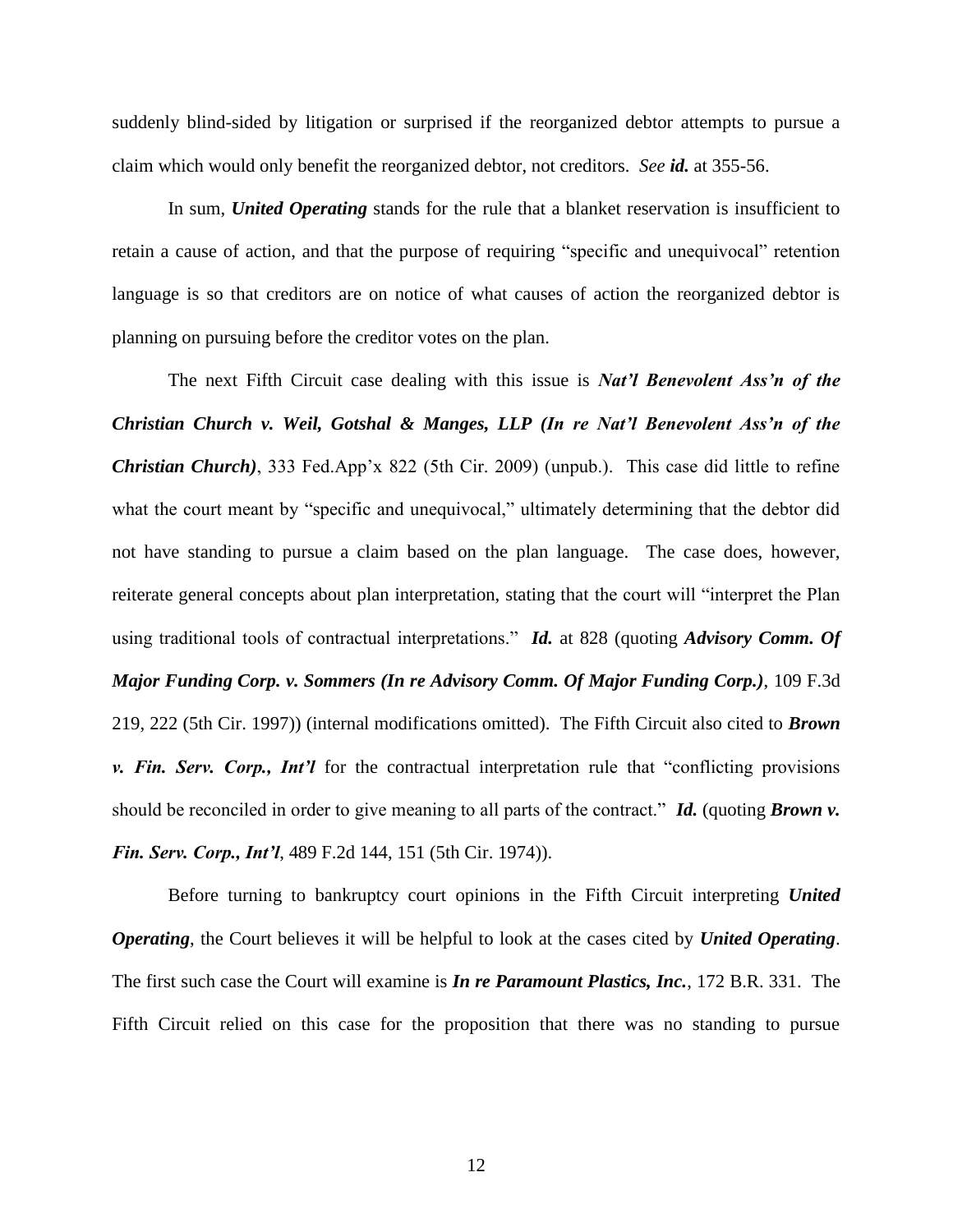preference actions where preference actions were not preserved in the plan. *United Operating*, 540 F.3d at 356 (citing *Paramount*, 172 B.R. at 335). The court in *Paramount* stated that

the plan contains no reference to preference actions, either in the description of creditor treatment, the means for implementing the plan, the liquidating analysis, or the retention of jurisdiction. The most specific language in the jurisdictional paragraph relates to "allowance or disallowance of claims and interests," which the Court concludes does not encompass avoidance actions.

*Paramount*, 172 B.R. at 335. The Fifth Circuit in *United Operating* relied on a case which held that a generic blanket reservation ("allowance or disallowance of claims and interests") was insufficient to preserve a claim post confirmation.

The next case requiring an in-depth discussion is *In re Ice Cream Liquidation*, 319 B.R.

324. As previously discussed, the Fifth Circuit cited *Ice Cream* for the proposition that there was "no standing to pursue turnover actions because the plan 'made no mention' of them." *United Operating*, 540 F.3d at 356 (quoting *Ice Cream*, 319 B.R. at 333). This case is useful in setting guideposts for interpreting "specific and unequivocal" because this case held that the reorganized debtor did retain standing to prosecute some claims, while also holding that the debtor did not retain standing to prosecute others. *Ice Cream*, 319 B.R. 324.

The court quoted relevant parts of section 5.2 of the plan:

The Plan confers certain "powers and duties" on the post confirmation Debtor, including:

(a) to liquidate all of its property to cash;  $\dots$ 

(c) to prosecute any claims under Sections 544, 547, 548 and 550 [collectively, Avoidance Actions"] of the [Bankruptcy] Code; [and] ...

(f) other powers and duties described in th[e] Plan or conferred upon it by operation of law.

*Id.* at 327-28. The court also quoted section 8.1 of the plan, which authorized the debtor to ""compromise or settle" any 'Chapter 5 litigation."" *Id.* at 328. The court additionally looked to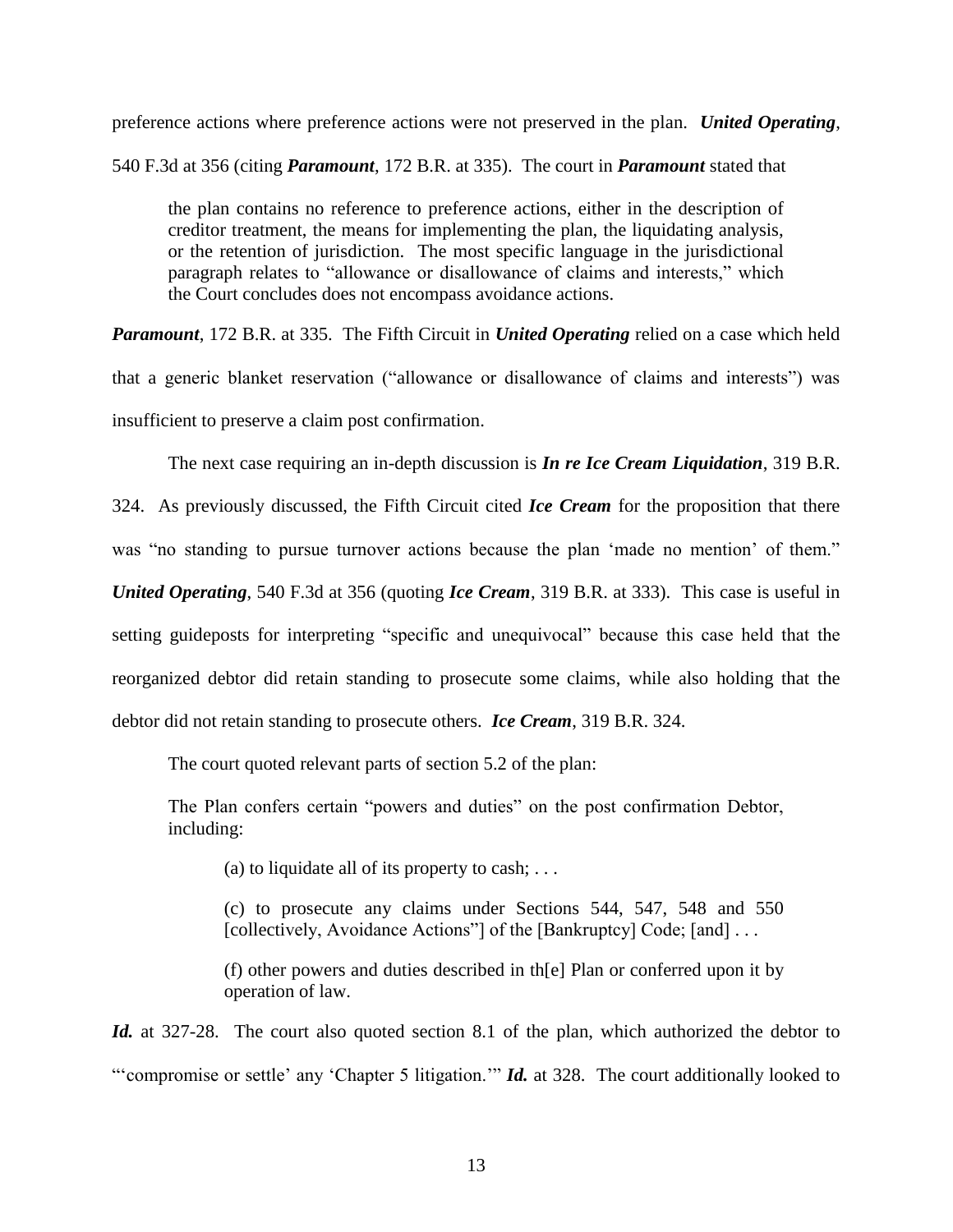a portion of the debtor"s disclosure statement which said "The Debtor shall prosecute all preference and other actions to recover funds for the estate under Chapter 5 of the Bankruptcy Code..." *Id.* The court then held that "[t]he Plan makes no mention of Bankruptcy Code § 542, turnover actions, actions to recover accounts receivable or the invalidation of set-offs, although Plan § 5.2 specifically mentions Sections 544, 547, 548 and 550" and found that the debtor lacked standing to bring the Section 542(b) claims. *Id.* at 333-34.

In a footnote, the court discussed the debtor's argument that the reference in section 8.1 of the debtor"s power to settle or compromise "Chapter 5 litigation" was an "other power[] or dut[y] described in th[e] Plan" within the purview of section 5.2(f) of the plan. *Id.* at 333, n.14. The court determined that section 8.1 was ambiguous as to whether section 8.1 referred to actions such as 542(b), because the phrase "Chapter 5 litigation" was not defined in the plan and "could be interpreted merely as a reference to the materially incomplete list of chapter 5 causes of action (*i.e.,* the Avoidance Actions) contained in Plan § 5.2." *Id.* at 333-34, n.14. The court then determined that the disclosure statement language quoted above did not resolve the plan ambiguity either because "the Avoidance Actions do include "preference actions" *and* other chapter 5 actions (*e.g.,* fraudulent transfer actions under Section 548) even if the Avoidance Actions do not include Section 542(b) actions." *Id.* at 334, n.14.

The *Ice Cream* court did find that the debtor retained standing to pursue its preference claims. *Id.* at 337. The plan language the court considered specifically authorized the debtor to prosecute claims under Sections 547 and 550. *Id.* The court rejected the argument that a reference in the plan to specific code sections was not sufficiently specific, stating that this "gave notice of the Debtor"s intention to commence postconfirmation preference actions" and further holding that "[t]he court adopts as the better-reasoned view those cases which hold that a Section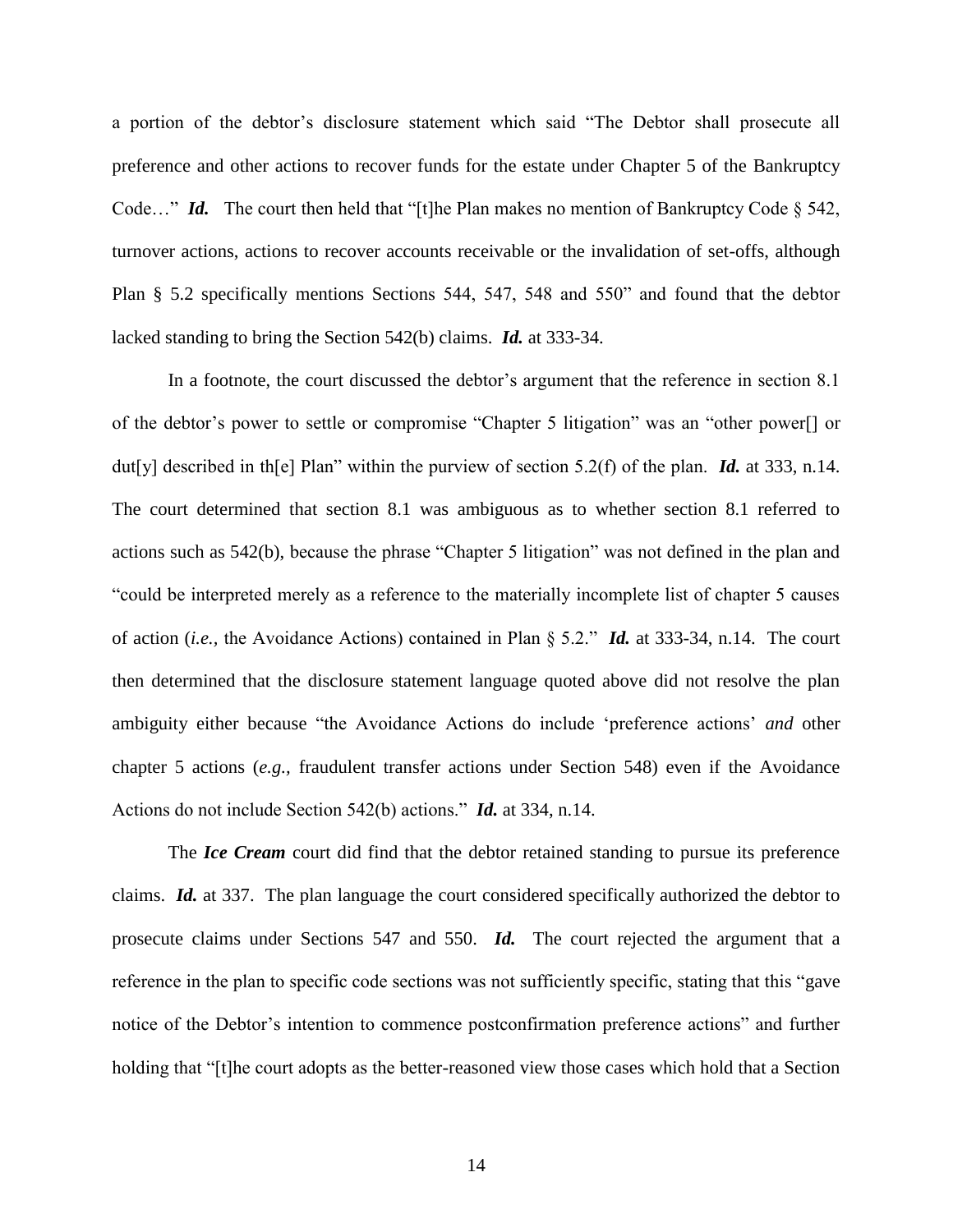1123(b)(3) reservation need not be as specific as the Defendants argue in order to be enforceable." *Id.* (citing *The Elk Horn Coal Co., LLC v. Conveyor Mfg. & Supply, Inc. (In re Pen Holdings, Inc.)*, 316 B.R. 495, 504-05 (Bankr. M.D.Tenn. 2004) ("It is not practicable, especially in larger cases, for the debtor to identify by name in the plan or disclosure statement every entity that may have received a preferential payment … Nothing in [Bankruptcy Code] § 1123(b)(3) suggests such specificity is required.")). In a footnote, the court cautions against a more stringent rule—that debtors must list all known causes of action—stating that "the issue of what the debtor and/or its professionals knew and when it/they knew it potentially could be raised defensively in every postconfirmation preference action when the defendant was not specifically named in the plan." *Id.* at 337, n.21.

At its core, *Ice Cream* stands for the proposition that listing causes of action by code section is "specific and unequivocal," but that granting the reorganized debtor authority "to prosecute any claims under Sections 544, 547, 548 and 550 of the [Bankruptcy] Code; [and] ... other powers and duties described in th[e] Plan or conferred upon it by operation of law" in conjunction with the authority to "compromise or settle" any "Chapter 5 litigation" is not "specific and unequivocal." *See Id.* As will be discussed more below, this language is different than the language at issue in the present case. The language at issue before the Court grants the Trust the authority to pursue "Causes of Action arising under Chapter 5 of the Bankruptcy Code including those actions which could be brought by the Debtors under §§ 544, 547, 548, 549, 550, and 551" (docket no. 880, Section 8.5).

The Court now moves to discussing other bankruptcy court cases construing the holding of *United Operating*. The first case is *Moglia v. Keith (In re Manchester, Inc.)*, 2009 WL 2243592 (Bankr. N.D.Tex., July 16, 2009). In *Manchester*, the plan of reorganization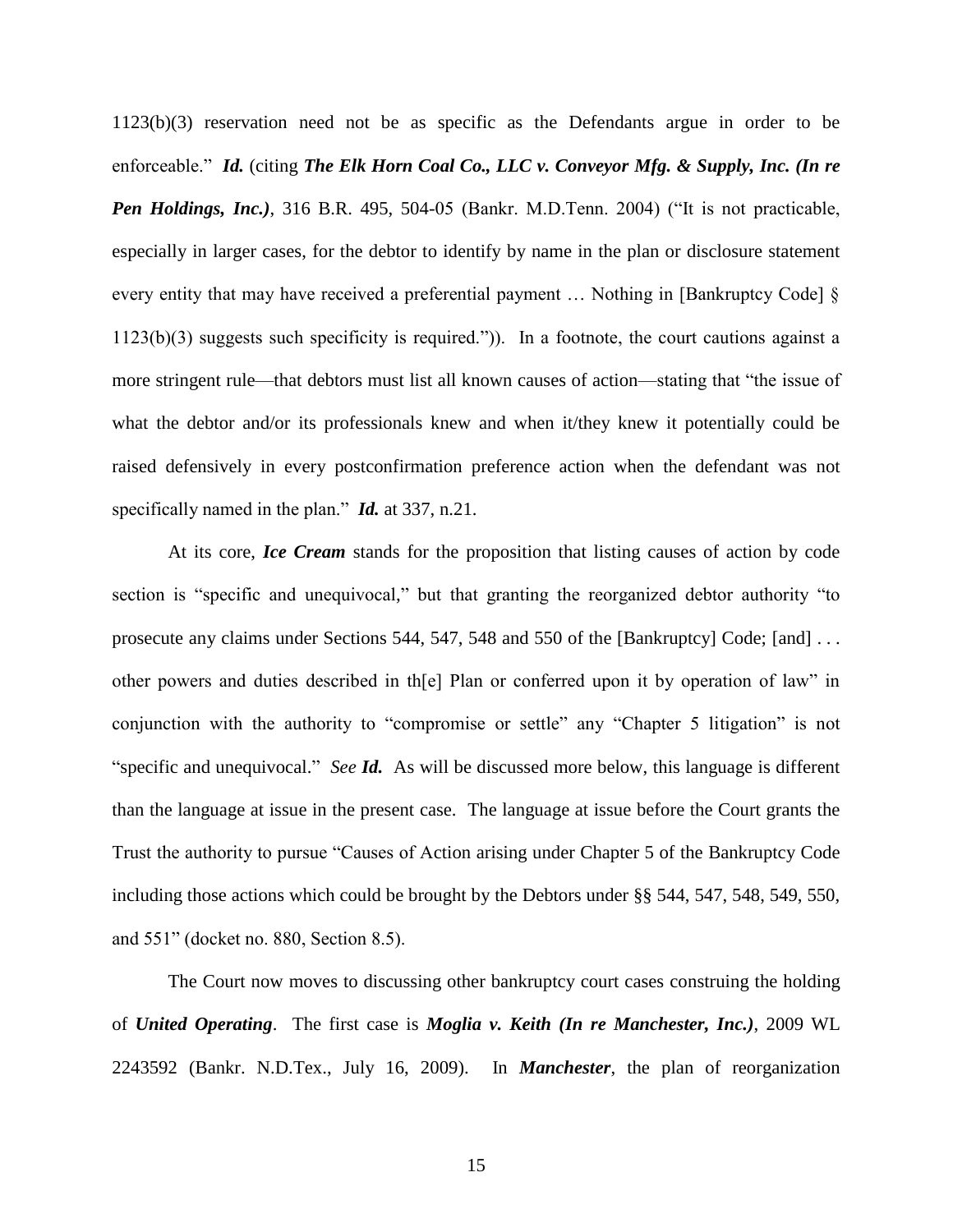established a litigation trust similar to the Trust established in the present case. *Id.* The plan of reorganization transferred to the litigation trust "Causes of Action," which was a defined term in the plan and included "any and all claims, rights, defenses, third-party claims, [etc.]" and "Avoidance Actions," another defined term. *Id.* at \*4. "Avoidance Actions" in turn were defined to mean "any and all Causes of Action which a trustee, the Debtors, the Estates or other appropriate party in interest may assert under sections 502, 510, 522(f), 522(h), 542, 543, 544, 545, 547, 548, 549, 550, 551, 553 and 724(a) of the Bankruptcy Code." *Id.* at \*5. The litigation trust in the case was pursuing both avoidance actions under Sections 547, 548, 550, 502(d), and 510(c) of the Code and non-avoidance state and common law claims, including breach of fiduciary duty, payment of illegal dividends, and negligent misrepresentation. *Id.* at \*1. The defendants in the case argued that the litigation trust lacked standing because the plan did not contain "specific and unequivocal retention language." *Id.* at \*2**.** 

The court in *Manchester* determined that, based on *United Operating* and the Fifth Circuit's reliance on *Ice Cream*, the plan language was sufficient to retain the avoidance causes of action, stating "creditors must be told in the plan of reorganization that avoidance actions will be pursued post-confirmation by the representative of the estate, the individual prospective defendants do not have to be identified in the plan." *Id.* at \*5. The court then determined that the plan language did not specifically and unequivocally retain the non-avoidance state and common law claims, holding that:

While the Plan"s definition of Causes of Action is certainly broad enough to include them as claims the Debtors intended to preserve and transfer to the Litigation Trust, the Plan does not expressly identify these claims; nor does the Plan specifically and unequivocally transfer them to the Litigation Trust for pursuit by the Litigation Trustee post-confirmation.

*Id.* So this case stands for the proposition that listing causes of action by code section is sufficient to retain those causes of action, but transferring "any and all actions, claims, [etc.]" is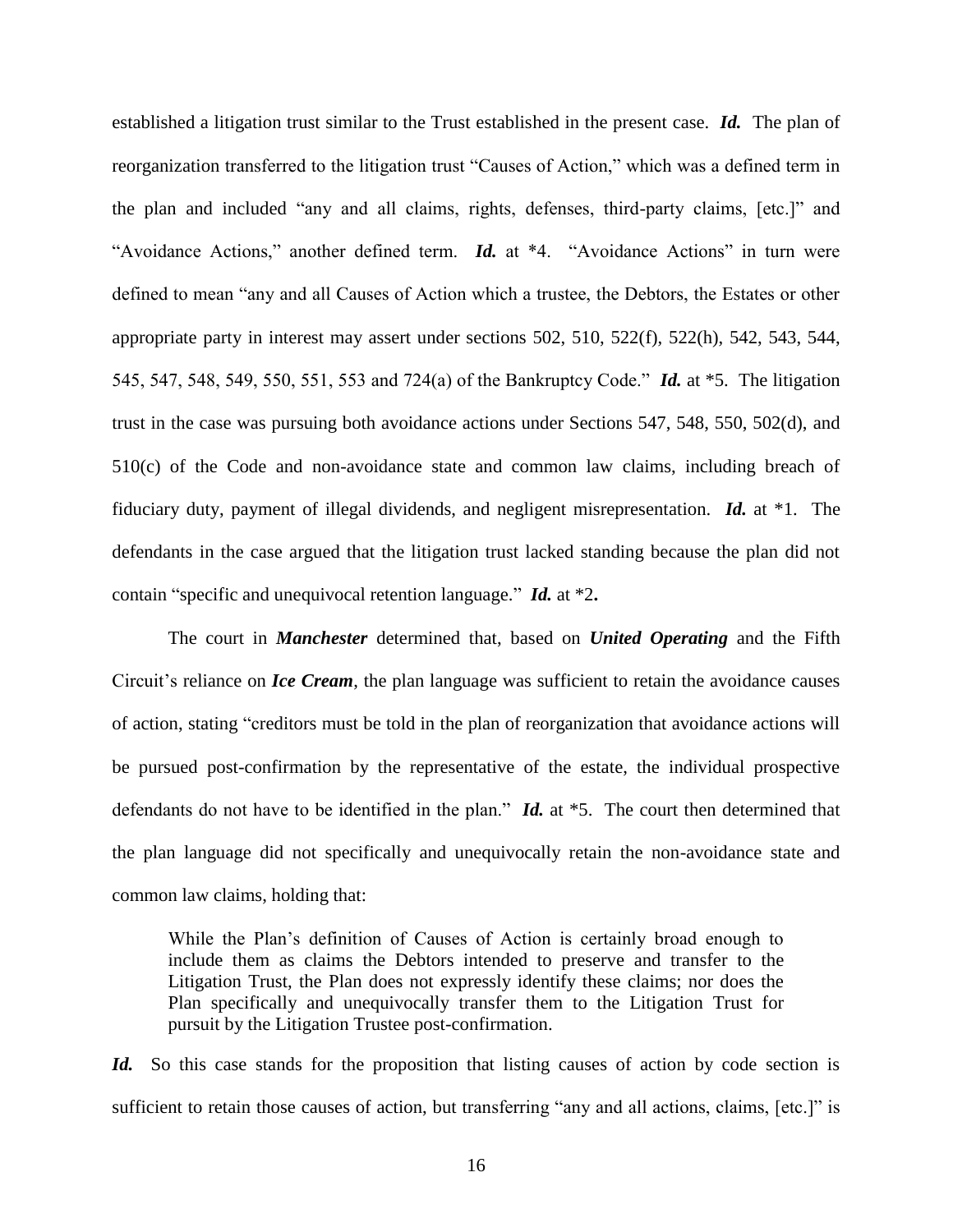insufficient to retain a common or state law cause of action if that specific cause of action (i.e.

breach of fiduciary duty) is not specifically mentioned.<sup>3</sup>

The next case is *Spicer v. Laguna Madre Oil & Gas, LLC (In re Texas Wyoming Drilling, Inc.)*, 422 B.R. 612 (Bankr. N.D.Tex. 2010). That case involved two different debtors—TWD and Ranzino-Renda—and two different plans. *Id.* At the outset of determining whether the debtors' plans contained specific and unequivocal retention language, the court stated that:

It does not seem to the court consistent with the objectives of the appellate courts to apply the applicable precedents in so draconian a fashion as to disserve the interests of creditors and frustrate pursuit of claims which may have merit. The court thus approaches the issues presented to it assuming that it was not the intention of the courts deciding the cases cited by the TWD Defendants and the Cook Defendants that their opinions would be too readily usably by defendants to defeat the legitimate expectations of a debtor"s creditors for recovery.

*Id.* at 624. The court went on to discuss *United Operating* in more detail, concluding that *United Operating* "stands for the proposition that creditors must be able to view a proposed plan and properly evaluate the creditors" benefits and potential liabilities so that they may then consider that information when they vote to approve or disapprove a plan." *Id.* at 625.

The court determined that "nowhere does *United Operating* state that the specific and unequivocal language must include identification of specific claims against specific defendants" before concluding that the Fifth Circuit's favorable citation to *Ice Cream* shows that a categorical reservation is sufficient to preserve standing for such claims. *Id.* at 626-27. The court ultimately concluded that:

 $\overline{a}$ 

 $3$  It is also worth mentioning that, in making the determination that the debtor lacked the standing to pursue these common and state law claims, the court entered a lengthy footnote examining the holding in *United Operating*, stating that the plan language gave creditors sufficient notice to be able to vote on the plan and the court"s belief that *United Operating* ultimately led to a result which "unnecessarily prejudices the Debtors' creditors and provides a needless windfall to the Defendants." *Id.*, n.6.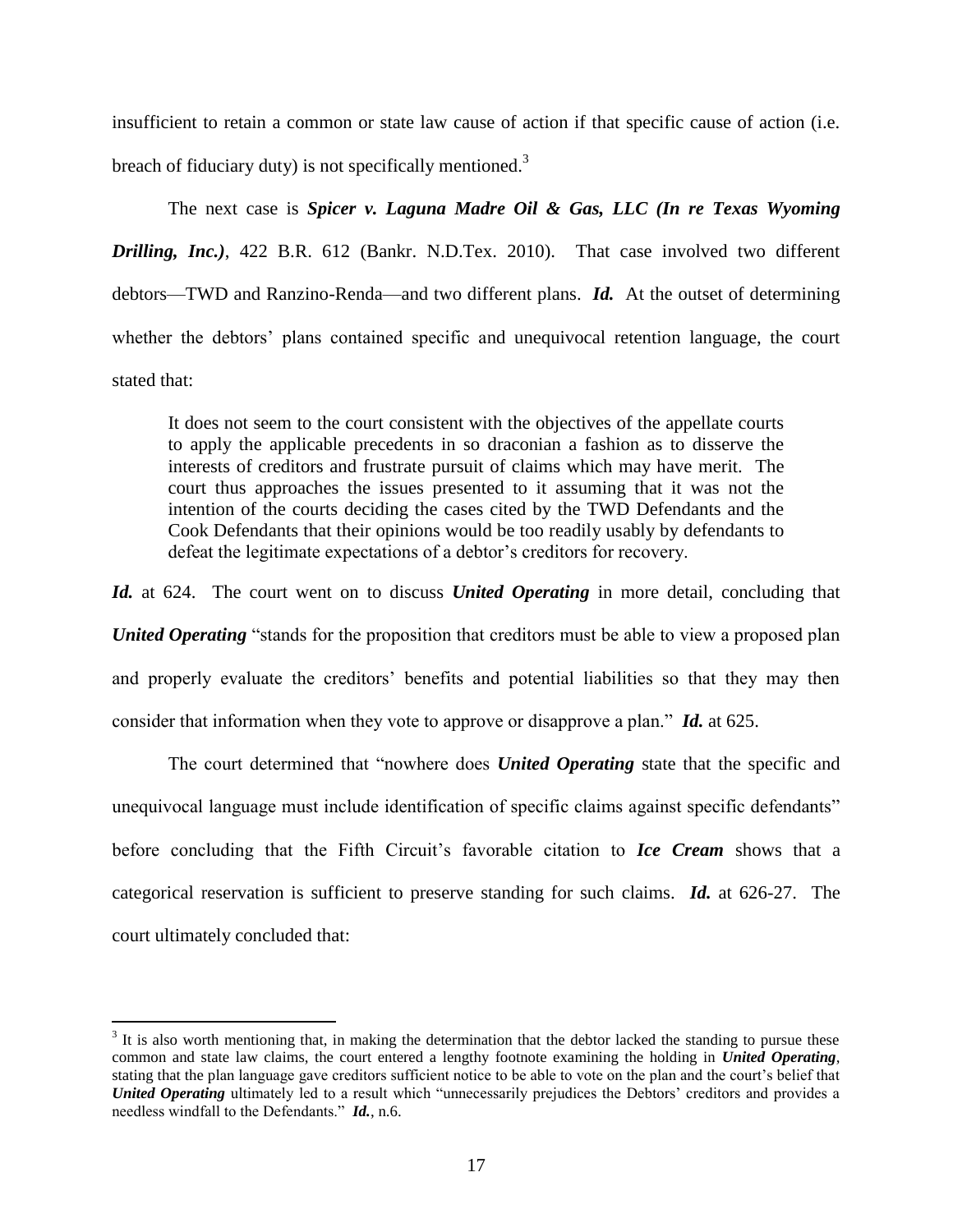The purpose of the specific and unequivocal language requirement is not to put potential defendants (at least those not voting on the plan) on notice of lawsuits that may be brought against them; rather it is to put creditors that are entitled to vote on notice that there may be assets in the form of potential lawsuits so that they may pass on the plan with sufficient knowledge of the assets that are available to pay the claims held by the creditors against the debtor.

*Id.* at 627 (citing *United Operating*, 540 F.3d at 355). The court then established a test based on

*United Operating*, determining that the question of whether a reorganized debtor preserved standing "turns on whether the language in the [p]lan was sufficient to put creditors on notice that [the debtor] anticipated pursuing the [c]laims after confirmation." *Id.* at 627-28.

The relevant plan language from the TWD plan defined "Estate Actions" as:

any and all claims, causes of action and enforceable rights of the Debtor against third parties, or assertable by the Debtor on behalf of creditors, its estate, or itself … for recover or avoidance of obligations, transfers of property or interests in property … and other types or kinds of property or interests in property … recoverable or avoidable pursuant to Chapter 5 or other sections of the Bankruptcy Code or any applicable law.

Id. at 620. Using the test discussed above, the court determined that TWD had standing because the plan provided a categorical reservation of avoidance claims and was sufficient to put creditors on notice that avoidance claims would be pursued. *Id.* at 628.

The relevant plan language from the Ranzino-Renda plan transferred "all real and personal property of the estate … including but not limited to all causes of action … and any avoidance actions …" *Id.* at 620-21. The claims Ranzino-Renda wished to pursue were for common and state law claims (*i.e.*, breach of contract, breach of duty of care, and legal malpractice). *Id.* at 620. The court determined that the plan language was a "clear example of a blanket reservation that was deemed in *United Operating* to be insufficient to preserve for the reorganized debtor claims that belonged to the bankruptcy estate." *Id.* at 629. The court, applying contract rules of interpretation that a contract should be construed to effect the intent of the parties, looked beyond the plan to the disclosure statement. *Id.* (citing *United States Brass*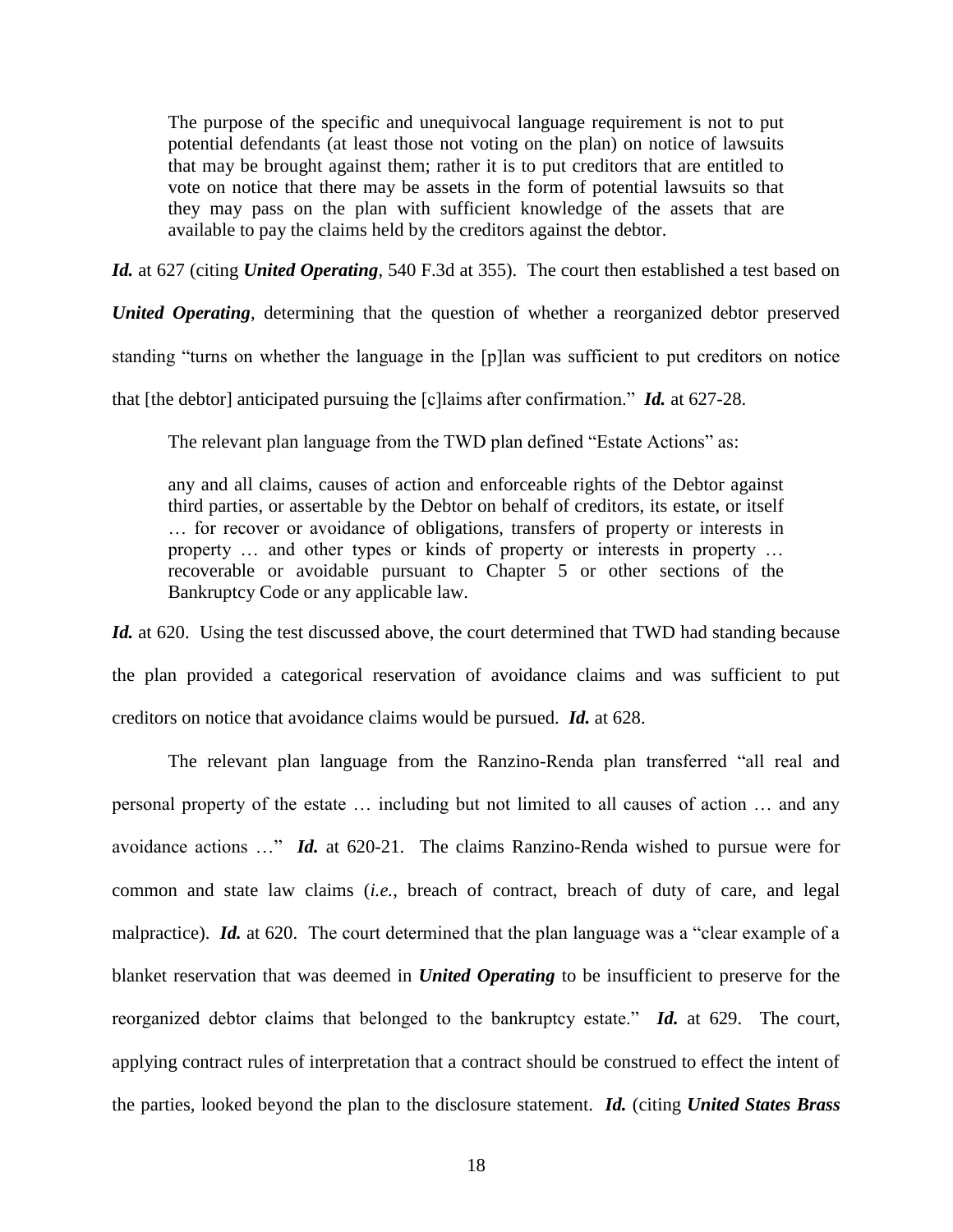*Corp. v. Travelers Ins. Group, Inc. (In re United States Brass Corp.)*, 301 F.3d 296, 307 (5th Cir. 2002); *Neal v. Hardee's Food Sys., Inc.*, 918 F.2d 34, 37 (5th Cir. 1990); *Newby v. Enron Corp. (In re Enron Corp. Secs.)*, 391 F.Supp.2d 541, 567-68 (S.D.Tex. 2005)). The court looked to the disclosure statement, and determined that creditors would have read the disclosure statement and expected the reorganized debtor to pursue those claims. *Id.* at 630. Additionally, the court stated that if the court, upon an examination of the plan and disclosure statement, determined that the debtor was required to pursue a claim in order to perform on the plan, the court could order the debtor to pursue that claim. *Id.* (citing 11. U.S.C. § 1142(a)). If the court found that the debtor was under a duty to pursue such a claim, "the revesting and reservation provision on which that performance rests would be sufficient to support standing, despite any relevant want of specificity of description in the plan itself." *Id.*

In sum, *Texas Wyoming Drilling* establishes a test, based on the importance of providing notice to creditors, to determine if plan language meets the "specific and unequivocal" requirement. If the plan language does not, the court can look outside the plan to the disclosure statement to determine the expectation of creditors.<sup>4</sup>

 $\overline{a}$ 

<sup>4</sup> This case was recently upheld on appeal to the Fifth Circuit. *Spicer v. Laguna Madre Oil & Gas, LLC (In re Texas Wyoming Drilling, Inc.)*, No. 10-10717 (5th Cir. July 21, 2011). The Fifth Circuit upheld the Bankruptcy Court"s finding that the TWD plan contained specific and unequivocal retention language, holding that "where the plan and disclosure statement reserved the right to pursue the Avoidance Actions against pre-petition shareholders of TWD, the reorganized debtor specifically and unequivocally retained these claims under *In re United Operating*." *Id.* at 8. The Fifth Circuit reached this conclusion while holding that the court "need not decide whether a debtor whose plan fails to identify *any* prospective defendants has standing to pursue post-conformation [sic] claims against subsequently-named defendants." *Id.* Additionally, the Fifth Circuit held that a court may look at the disclosure statement to determine whether a post-confirmation debtor has standing. *Id.* at 6. The court found this to be consistent with the purpose of *United Operating*, "to put "creditors on notice of any claim [the debtor] wishes to pursue after confirmation" and enable "creditors to determine whether a proposed plan resolves matters satisfactorily before they vote to approve it."" *Id.* at 5 (quoting *United Operating*, 540 F.3d at 355). The court also "observed that *In re United Operating* focused exclusively on the retention of *claims*" as opposed to specific causes of actions against specific defendants. *Id.* at 7-9 (emphasis in original). Therefore, while the Fifth Circuit did not specifically define "specific and unequivocal," this Court interprets the Fifth Circuit"s ruling to be in line with the findings presented herein.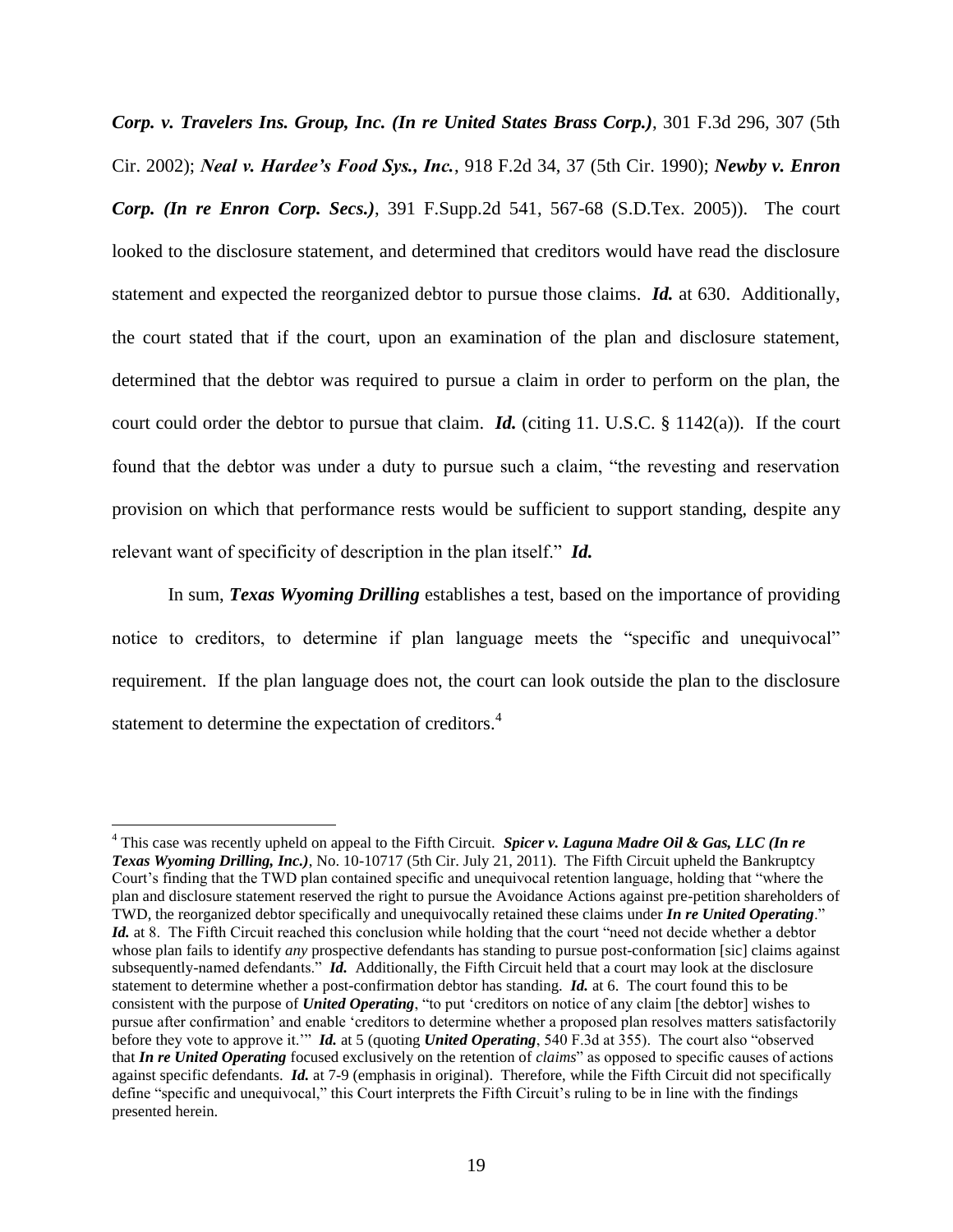In *Blue Water Endeavors, LLC v. AC & Sons, Inc. (In re Blue Water Endeavors, LLC)*, 2011 WL 52525 (Bankr. E.D.Tex. Jan. 6, 2011), the court found that the reorganized debtor lacked standing to pursue certain common law claims. The court discussed that there must be an identifiable intent to bring such an action in order to reserve or retain that cause of action. *Id.* at \*6 (discussing *United Operating*, 540 F.3d 351). The court determined the language the debtor cited to contained only generic language (i.e. "lawsuits or other claims against third-parties") and found the reorganized debtor lacked standing. *Id.*

In *In re TXCO*, the court found that certain claims against some defendants were not effectively retained in the plan of reorganization (Case No. 09-05125, docket no. 176 & 177). The court discusses the relevant plan language in the court"s Order Granting the Motion to Dismiss, first discussing Section 7.13 of the plan and stating that it was a "general retention provision which purported to retain all causes of action of the debtors for the benefit of the reorganized debtor." *Id.* at 4. The court then discussed Section 7.15 of a purchase and sale agreement discussed in the plan of reorganization. The purchase and sale agreement defined "Peregrine Claims" (one of the defendants) as "certain claims or causes of action relating to certain potential breaches of one or more confidentiality agreements between one or more sellers and one or more third parties" relating to oil and gas leases in Maverick County, Texas. *Id.* The court found that this language, and similar language in the plan documents, did not expressly retain standing for the plaintiff to pursue a cause of action against a defendant not specifically named. Looking at the court's Order, the most specific retention language appeared in a purchase and sale agreement and included "certain claims or causes of action relating to certain potential breaches of one or more confidentiality agreements." *Id.* This appears to be more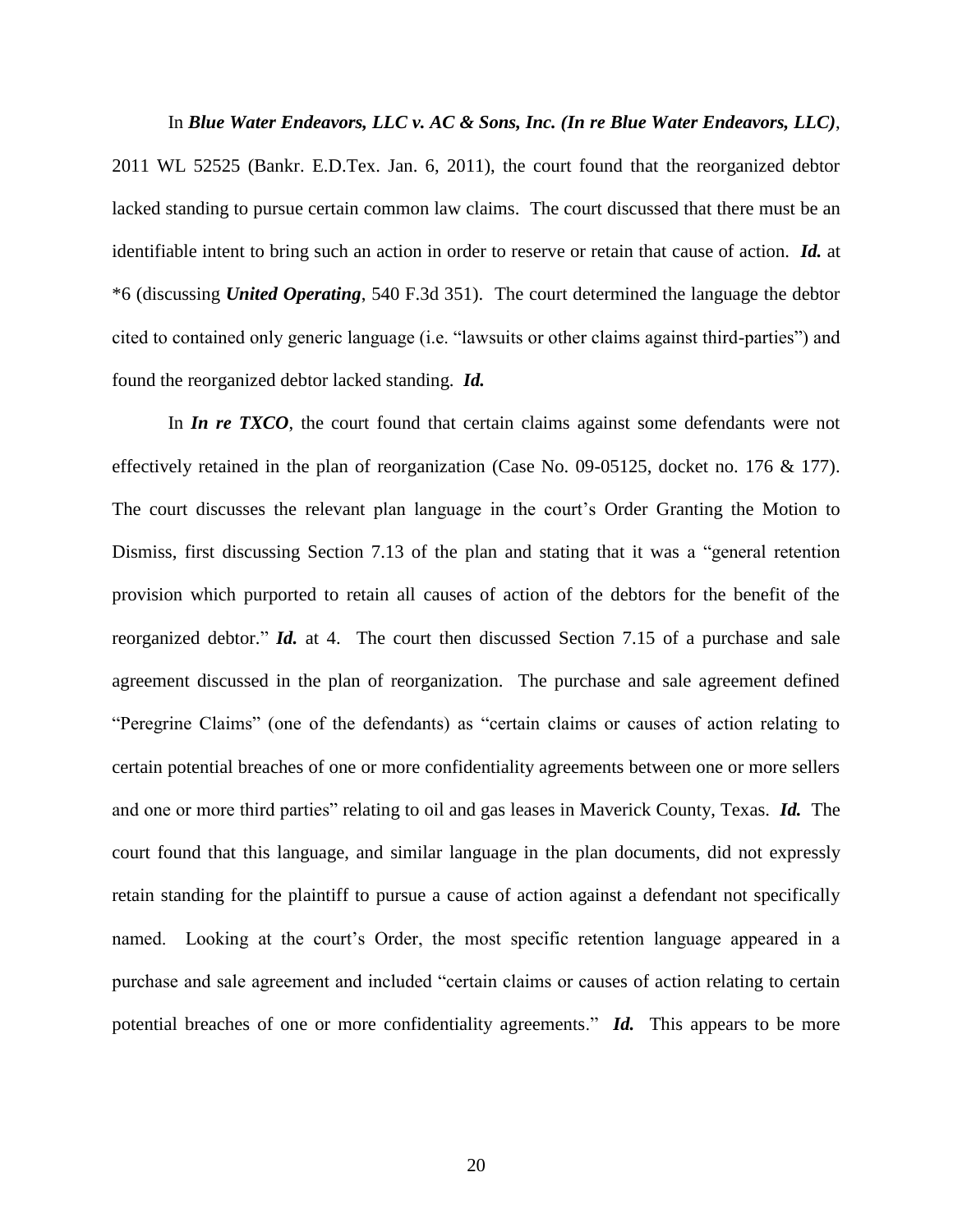along the lines of a blanket reservation which other courts in the Fifth Circuit have determined to be ineffective. It appears to be in line with the other cases discussed above.

The one outlier of all the 5th Circuit bankruptcy cases is *In re MPF Holding U.S. LLC*, 443 B.R. 736 (Bankr. S.D.Tex. 2011). In that case, the court, after discussing *Manchester* and **Texas Wyoming**, concluded that "the Fifth Circuit requires that the parties to be sued after confirmation must be individually identified in the plan, and that failure to do so necessarily means that the bright-line test [from *United Operating*] is not satisfied." *Id.* at 744. In other words, the plan must go further than reciting code provisions; it must state that a specific cause of action will be brought against a specific defendant. *See id.* at 746. This Court declines to adopt the holding of the case and believes that the other cases in the Fifth Circuit are more in line with the holding of *United Operating*. 5

## 4. Analysis

 $\overline{a}$ 

Having done an exhaustive discussion of the relevant case law on this issue, it appears that, while the Fifth Circuit has not defined what "specific and unequivocal" means, cases have interpreted different plan language on case-by-case bases which this Court can use as guideposts with which to judge the plan language at issue here. Courts have held that listing causes of action by code section is sufficiently "specific and unequivocal." *See Texas Wyoming Drilling*, 422 B.R. 612; *Manchester*, 2009 WL 2243592; *Ice Cream*, 319 B.R. 324. The courts have also held that a generic blanket reservation is insufficient. *Blue Water*, 2011 WL 52525, \*6 ("lawsuits or other claims"); *Manchester*, 2009 WL 2243592, \*4 ("any and all actions, claims,

<sup>5</sup> Additionally, this Court finds that following the holding in *MPF* would be overly burdensome in a case such as the present case. This case involves 122 debtors, billions of dollars in debt, and over 5,000 creditors. To require the specificity outlined in *MPF* would lead to an unwieldy plan of reorganization and unduly delay the plan confirmation process.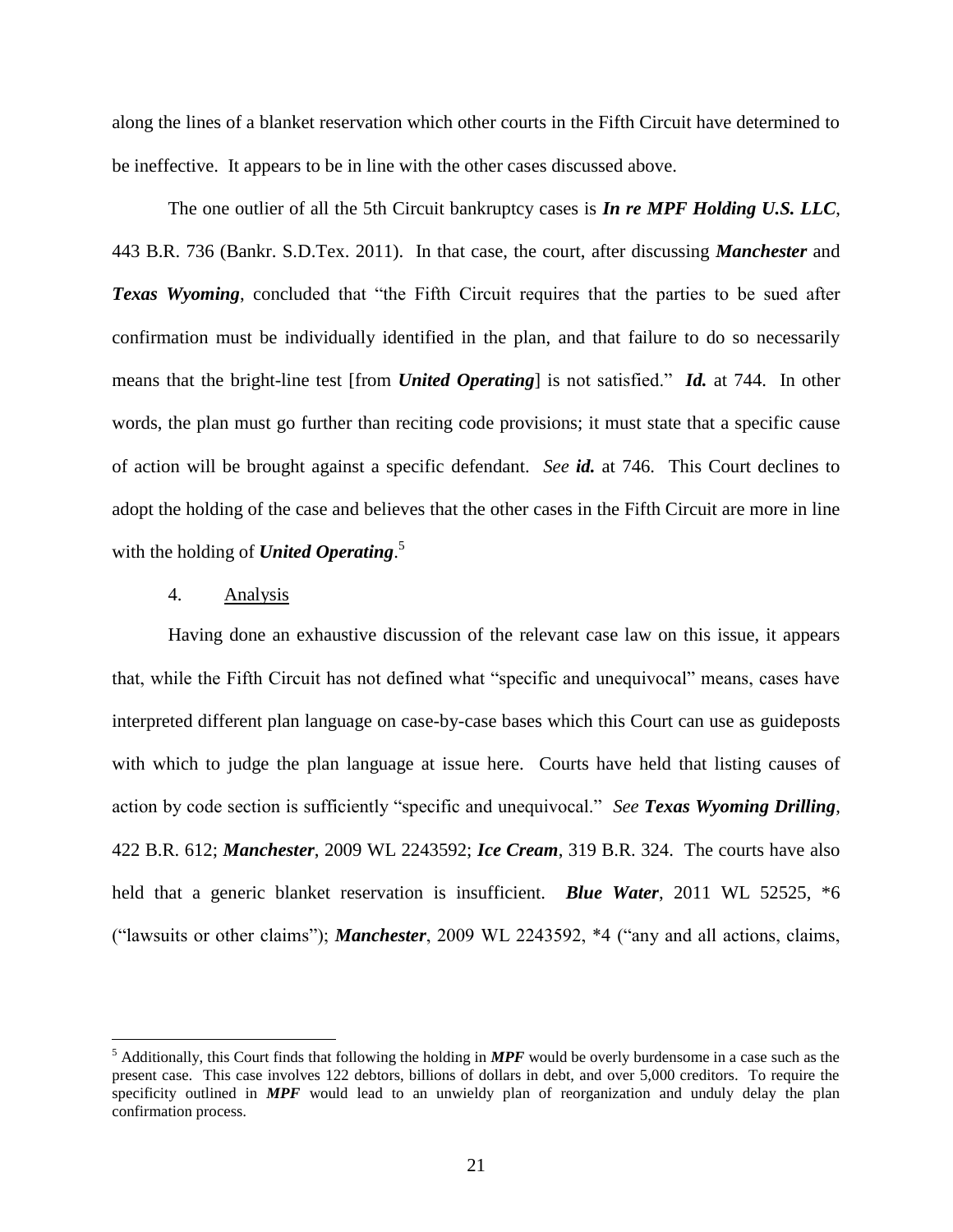rights, [etc.]"); *Ice Cream*, 319 B.R. 324, 328 (granting the authority to "compromise or settle" any "Chapter 5 litigation").

The cases in the Fifth Circuit all cited *United Operating*. *United Operating*, in making its holding, also discussed that one of the purposes of bankruptcy is to "secure prompt, effective administration and settlement of all debtor's assets and liabilities within a limited time." 40 F.3d at 355 (quoting *In re Kroh Bros. Dev. Co.*, 100 B.R. at 495). In order to facilitate this resolution of the estate, "a debtor must put its creditors on notice of any claim it wishes to pursue after confirmation." *Id.* (citing *Harstad*, 39 F.3d at 903). It is for this reason—notice to creditors that the Fifth Circuit determined that the retention language needed to be "specific and unequivocal." *Id.* 

This Court agrees with the reasoning behind those cases applying what has been referred to as the "Categorical Approach," and adopts the test established in *Texas Wyoming Drilling* to determine if the plan language meets the "specific and unequivocal" requirement. 422 B.R. at 627-28. That test, again, was to make a determination "whether the language in the [p]lan was sufficient to put creditors on notice that [the debtor] anticipated pursuing the [c]laims after confirmation." *Id*. at 627-28. If so, the language meets the "specific and unequivocal" requirement. With this test in mind, the Court will now determine if the Plan retained the causes of action alleged by the Trust in the Complaint and if so, does the Plan retain a cause of action for turnover.

### a. The Causes of Action in the Complaint

The complaint alleges three counts. Count 1 seeks to avoid the November 2007 Transfer pursuant to Sections 548 and 550 of the Bankruptcy Code. Count 2 seeks to avoid the November 2007 Transfer pursuant to state fraudulent transfer law and Sections 544 and 550 of the

22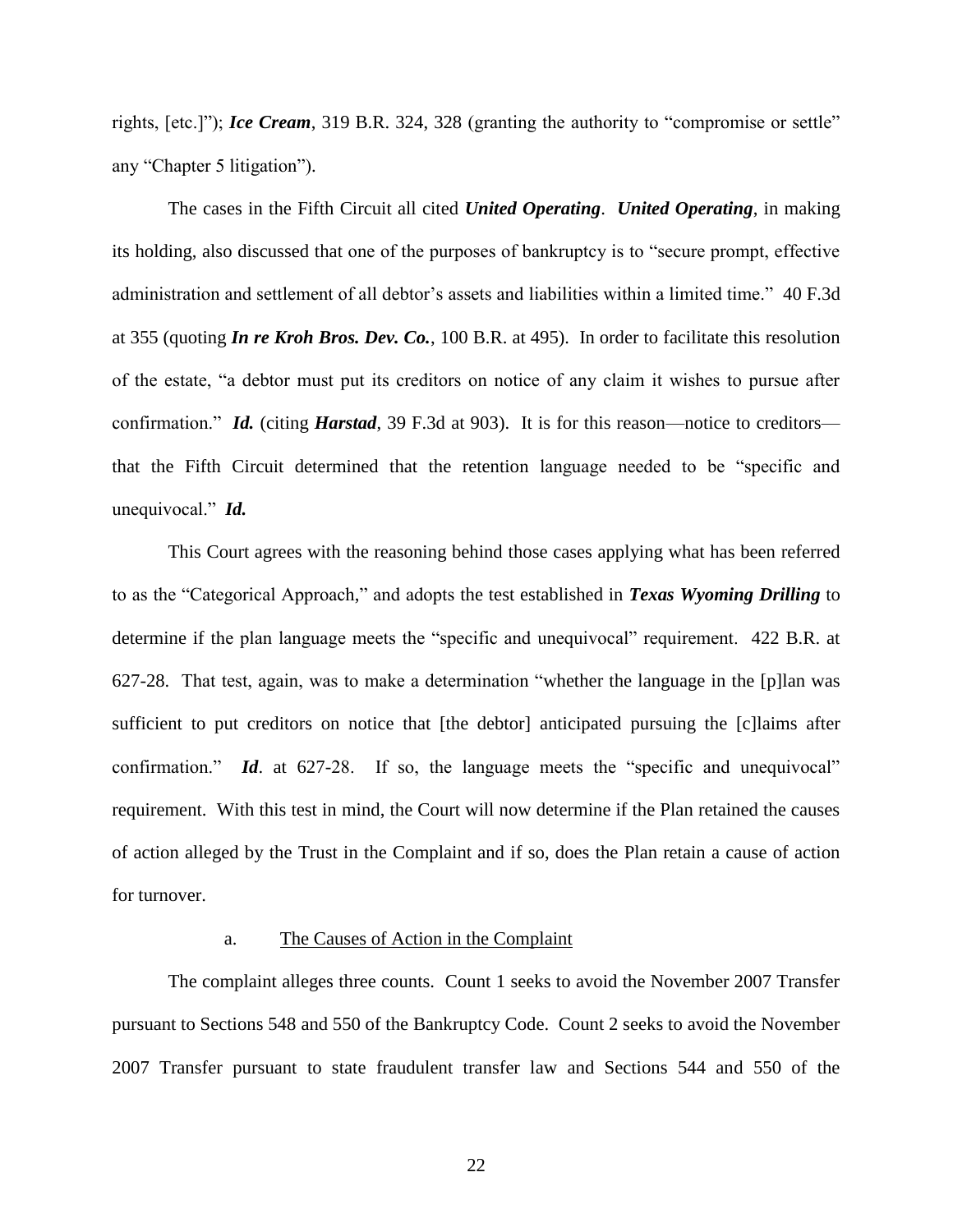Bankruptcy Code. Count 3 seeks to avoid the April 2007 Tax Transfer under state fraudulent transfer law and Sections 544 and 550 of the Bankruptcy Code. The relevant language the Court will look at is from Section 8.5 of the Plan:

The Litigation Trust Assets shall include, but are not limited to, those Causes of Action arising under Chapter 5 of the Bankruptcy Code including those actions which could be brought by the Debtors under §§ 544, 547, 548, 549, 550, and 551 against any Person or Entity other than the Litigation Trust Excluded Parties.

This language clearly includes Sections 544, 548 and 550, which were alleged by the Trust in the Complaint against Burr. It is clear, based on the above test and the cases cited above, that this is sufficient to put those voting on the Plan on notice that the Trust intended to pursue those claims under Sections 544, 548, and 550.

Neither side discussed whether the language in the Plan Documents sufficiently retained the "state fraudulent transfer law" causes of action in the Complaint. In the Plan, Causes of Action is defined to include "Avoidance Actions," which is defined in the Plan at Section 1.12 to mean "any actions commenced, or that may be commenced before or after the Effective Date, pursuant to sections 544, 547, 548, 549, 550, or 551 of the Bankruptcy Code" (Case No. 09- 11507, docket no. 880). While this bolsters the argument that Section 544, 548, and 550 were specifically and unequivocally retained in the Plan, it does not further the argument that the state fraudulent transfer law claims were specifically and unequivocally retained. Any other language discussing "Claims" or "Causes of Action" in the Plan Documents is only generic, blanket reservations, deemed by the Fifth Circuit to be insufficient to preserve those claims. For this reason, the Court finds that the Trust does not have standing to bring the "state fraudulent transfer law" claims against Burr.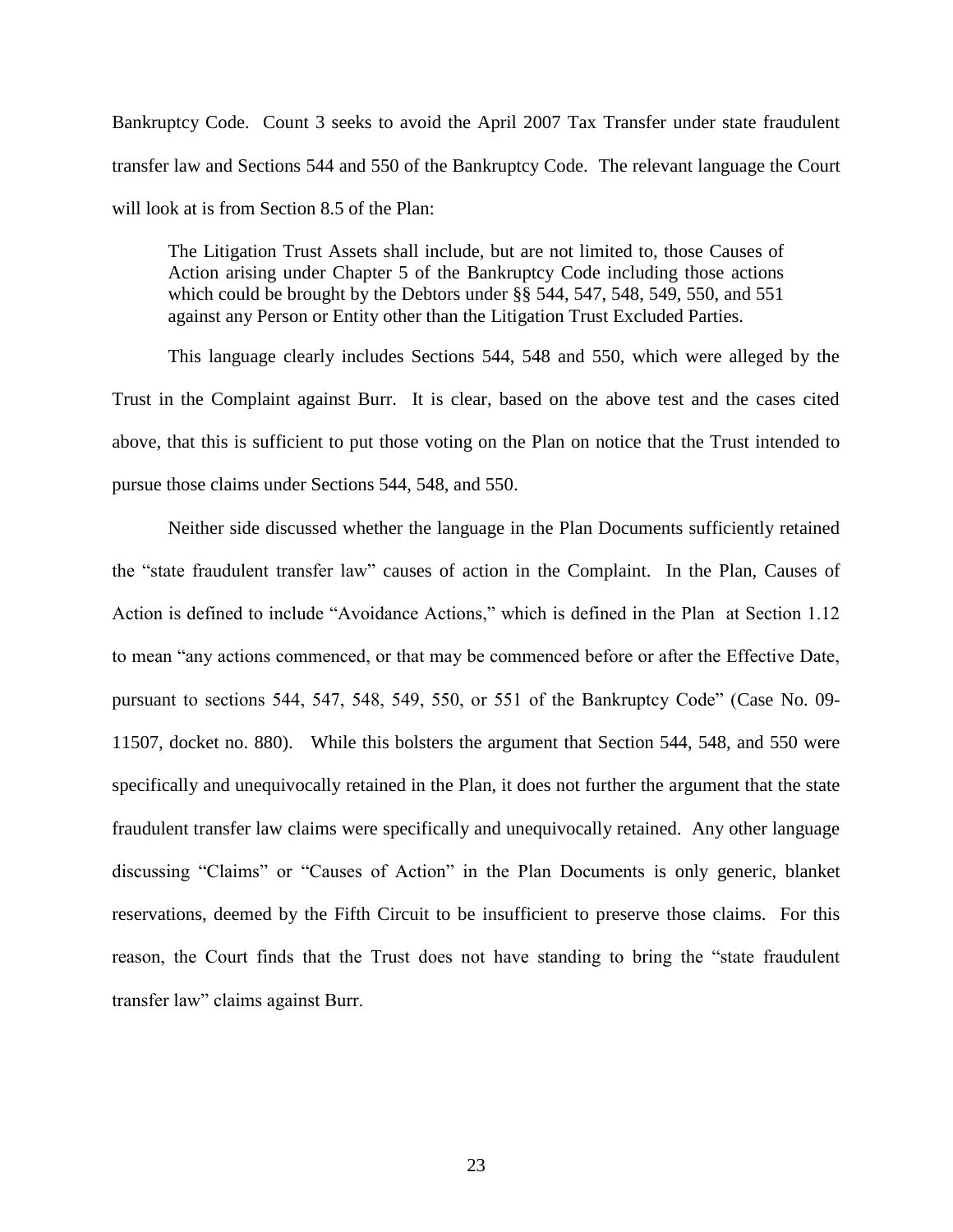### b. Turnover

Burr argues that even if this Court determines the Trust has standing to pursue the causes of action under Sections 544, 548, and 550 (which it has), the issue is still moot because the Trust lacks standing to pursue turnover of those claims. Looking at the Plan language, it appears this language falls somewhere between "any and all claims" and listing turnover claims by statute number. The one case dealing with "Chapter 5 litigation" held that phrase alone to be insufficient. *See Ice Cream*, 319 B.R. at 328. However, in that case, the reference to Chapter 5 was in isolation. *Id.* Here, Chapter 5 is referenced as well as six specific code sections. So the question before the Court becomes whether a reference to Chapter 5 of the Bankruptcy Code, in conjunction with Sections 544, 547, 548, 549, 550, and 551 is "specific and unequivocal" to retain a turnover cause of action under Section 542. Based on the above discussion, this Court finds that a cause of action for turnover was specifically and unequivocally retained by this language in the Plan.

Using the test from *Texas Wyoming*, it seems far-fetched to believe that a creditor would not be on notice that the Trust anticipated pursuing turnover claims after confirmation. Looking at the language of the Plan, a creditor could not feign surprise that the Trust would pursue a claim under Section 542. This is additionally bolstered by looking at the table of contents of the Bankruptcy Code. Chapter 5 is titled "Creditors, the Debtor, and the Estate" and is further broken up into three different subchapters. *See generally* 11 U.S.C. 101, et seq. Subchapter III is entitled "The Estate" and includes Sections 541-562. As discussed, the Plan specifically includes six code sections, Sections 544, 547, 548, 549, 550, and 551. These are all from Subchapter III of Chapter 5. While the Plan language is more generic than language considered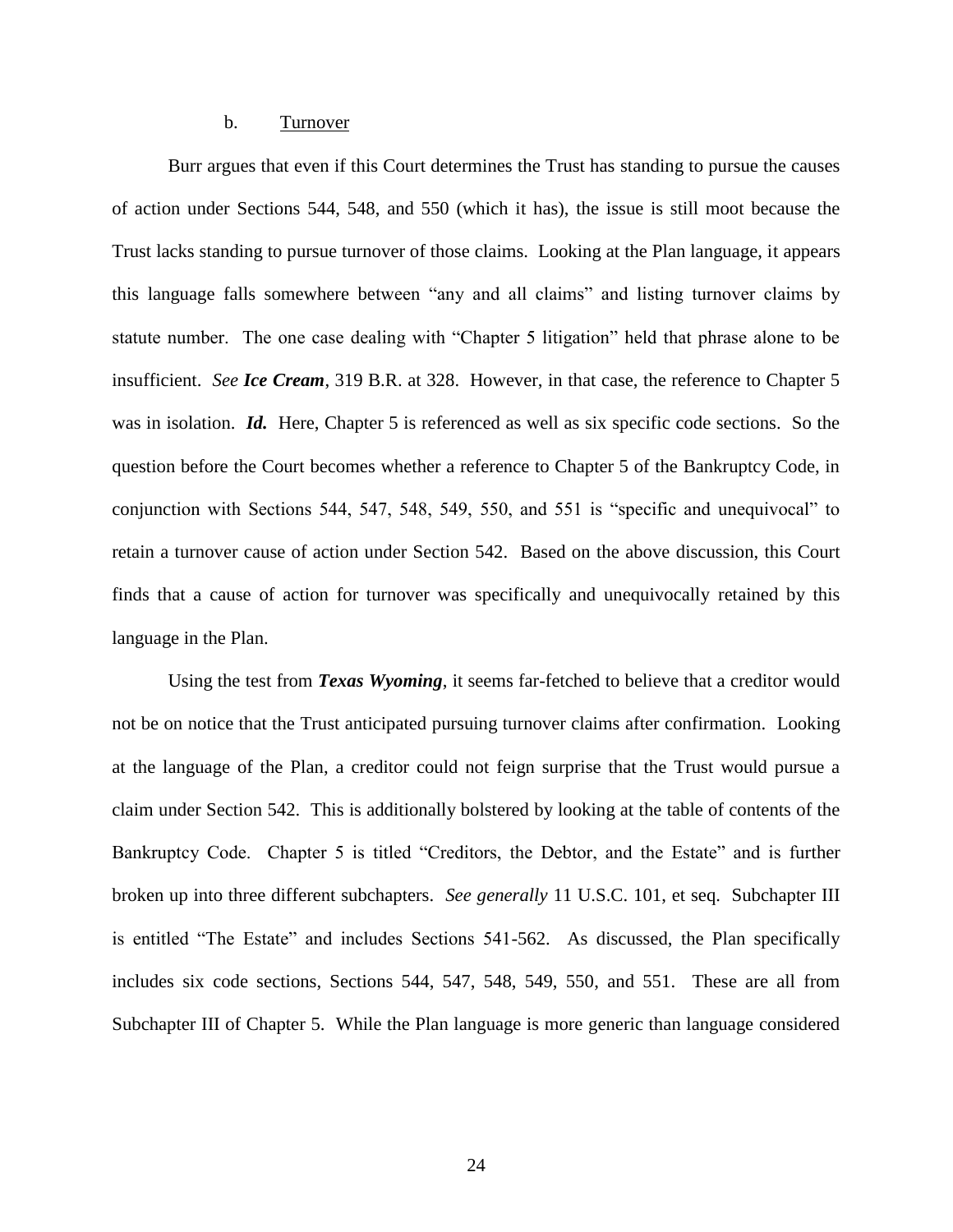in other cases, this Court finds that it was sufficient to put creditors voting on the Plan on notice that 542 turnover claims may be pursued.

### 5. Does the Complaint Survive the Heightened Pleading Standards

Burr argues that the Complaint does not state facts sufficient to satisfy the heightened pleading standards required by *Iqbal*, *Twombly*, and F.R.C.P. 9(b) and12(b). Without ruling on the merits of this portion of Burr"s Motion to Dismiss, the Court will grant the Plaintiff"s request that it be granted leave to amend. The Federal Rules of Civil Procedure provide that leave to amend should be freely granted when justice so requires. FED. R. CIV. P. 15(a). Defendant's Motion to Dismiss lists this as an alternative request for relief, asking the Court to "require the Trust to replead such claims" (docket no. 6, p.13). Additionally, "[g]ranting leave to amend is especially appropriate … when the trial court has dismissed the complaint for failure to state a claim." *Griggs v. Hinds Junior Coll.*, 563 F.2d 179 (5th Cir. 1977). The Court therefore finds that leave should be granted to the Plaintiff in order to replead their Complaint, consistent with this Memorandum Opinion.

#### **CONCLUSION**

Having gone through the facts of the case and considered the arguments made by the parties, this Court finds that (1) the Plan preserved the claims made in the Complaint under Sections 544, 548, and 550 and turnover claims with language which was specific and unequivocal, (2) the Plan does not preserve the claims made in the Complaint under "state fraudulent transfer law," and (3) the Court grants leave for the Plaintiff to amend the Complaint consistent with this Opinion.

IT IS THEREFORE ORDERED that Defendant"s Motion to Dismiss filed on April 14, 2011 (docket no. 6) is denied for the purposes of objecting to the Trust"s standing to pursue claims under 544, 548, and 550 of the Bankruptcy Code.